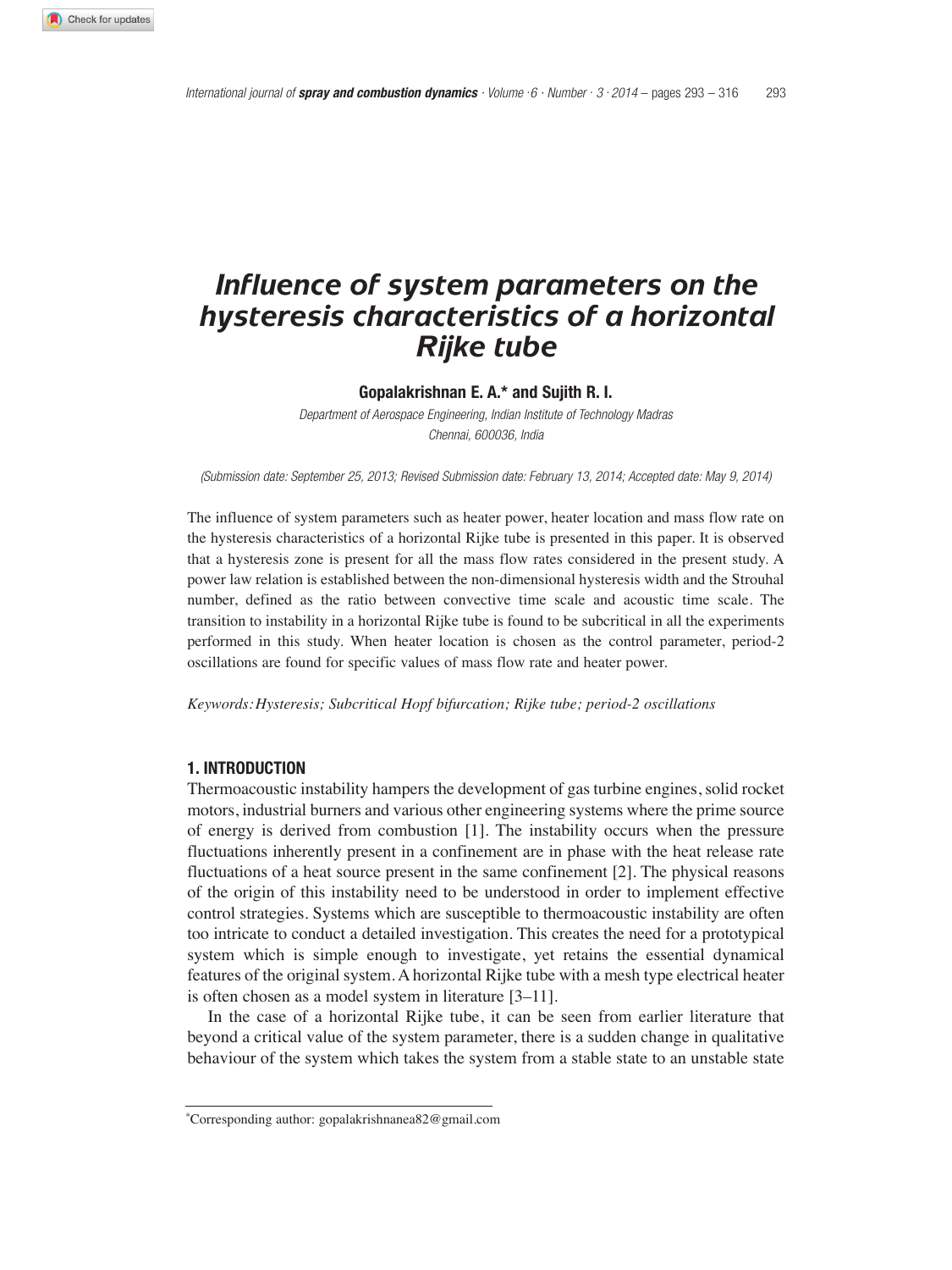[4–11]. Sudden change in the qualitative behaviour of a system for an infinitesimal change in a system parameter is termed as a bifurcation in dynamical system literature [12]. If this change takes the system from a stable steady state to an oscillatory state it is termed as a Hopf bifurcation and the parameter value at which this change happens is called Hopf point [12, 13].

Hopf bifurcation can be classified into two categories (i) supercritical and (ii) subcritical based on the stability of the resulting oscillatory solutions (Fig. 1a & Fig. 1b). Supercritical bifurcation happens when the nonlinearity has a stabilizing influence and is characterized by the birth of low amplitude stable oscillatory solutions when the system becomes unstable. The asymptotic state (the state achieved by the system as time  $t \rightarrow \infty$ ) of the system is independent of the initial conditions in the case of supercritical bifurcation. If the nonlinearity has a destabilizing influence on the system, then a subcritical bifurcation results. Small amplitude unstable oscillatory solutions are born when the control parameter reaches the point  $B$  (Fig. 1b) which is termed as Hopf point. The unstable oscillatory solutions will grow in amplitude as we move away from Hopf



**Figure 1:** Bifurcation diagram depicting variation of a Measure *M* with a control parameter  $\mu$ . (a) Supercritical bifurcation (b) Subcritical bifurcation. In supercritical bifurcation as the control parameter reaches the value of zero, low amplitude stable limit cycle oscillations are born. Unlike the supercritical bifurcation, large amplitude oscillatory solutions are present right at the onset of instability. The system is bistable in the hysteresis region *BCEF* and the stability of the system is dependent on the initial conditions in this region.  $\bullet$  - Stable oscillatory solutions.  $\circ$  - Unstable oscillatory solutions. (The figures are obtained from the normal form equations of Hopf bifurcation.)

<sup>1</sup>It should be noted that the terminology '*stable oscillatory solution*' and '*unstable oscillatory solution*' refer to the stability of the oscillatory solutions and not that of the system. (i.e. the stability of the equilibrium state or fixed point.)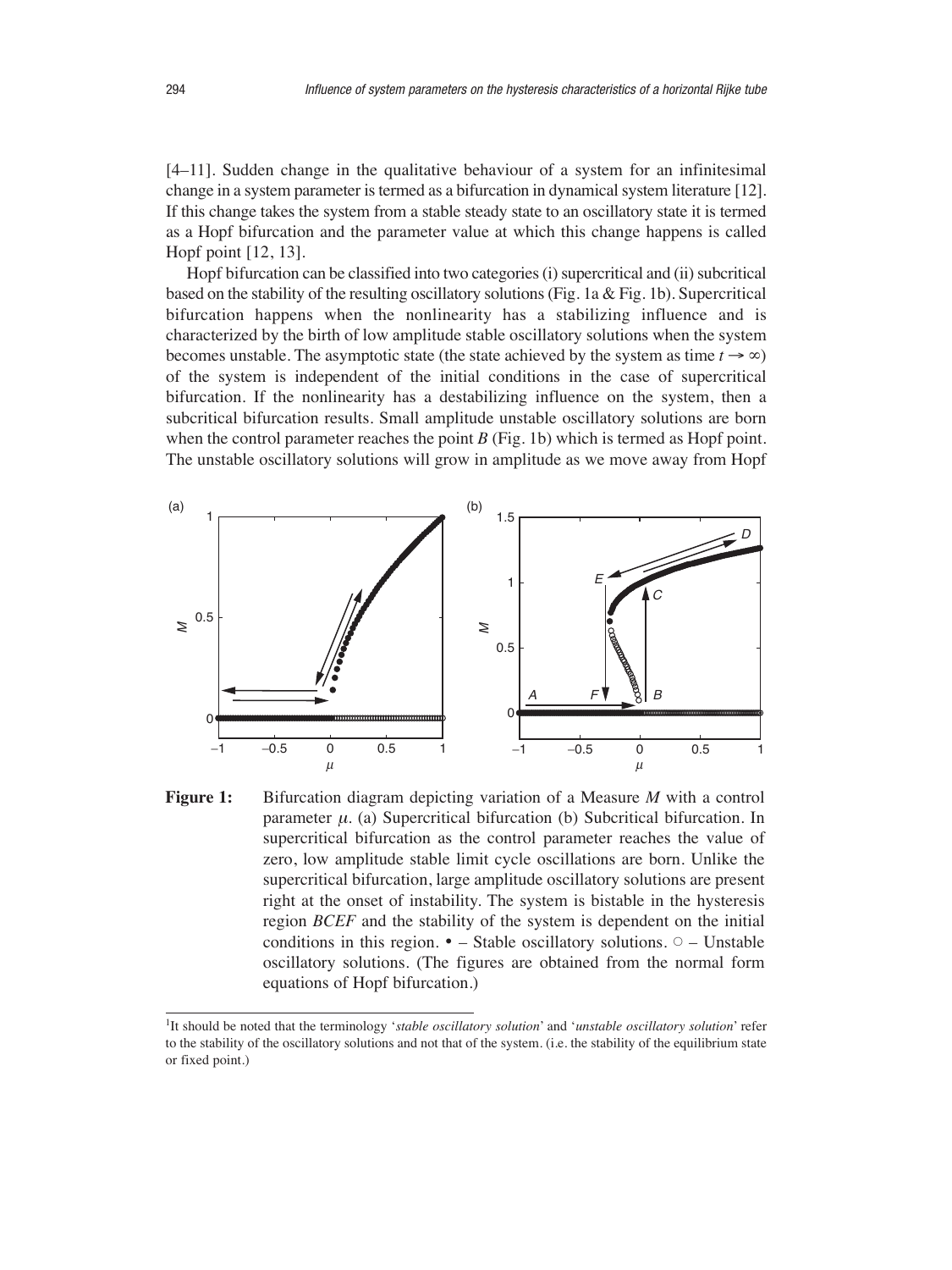point<sup>1</sup>. As the system parameters reach some critical value; i.e.; when the control parameter is reduced till point *E*, unstable oscillatory solutions get stabilized through a fold bifurcation away from the Hopf point and the point *E* is called as the fold point [12–14] (Fig. 1b). Between the Hopf point and the fold point, the system has two stable asymptotic states, namely a stable oscillatory state and a stable steady state, hence the system is said to be bistable in this region and depending upon the initial conditions the system can either remain in the stable oscillatory state or in the stable steady state. Figure 1b shows that to bring the system back to a non-oscillatory state, the control parameter need to be reduced till the fold point '*E*'. The presence of a hysteresis zone (Region '*BCEF*' in Fig. 1b) is an important characteristic of subcritical transitions, where the system can remain in more than one state. It is to be noted that the system is said to be stable if it is in a steady state and it is said to be unstable if it is in an oscillatory state.

In short, if the transition is subcritical, the stability of the system in the hysteresis zone is dependent on initial conditions such that the system is stable to perturbations of small amplitude but becomes unstable when a disturbance of finite amplitude is provided. This phenomenon where the system is made unstable by providing suitable initial conditions is called triggering in thermoacoustic literature [15]. Triggering was observed in earlier experiments and numerical studies conducted on horizontal Rijke tubes [5–11, 16–18].

Apart from the danger of getting triggered into instability, a subcritical bifurcation is characterized by the abrupt appearance of large amplitude oscillations right at the onset of instability. Furthermore, the value of the system parameter has to be reduced well below the critical value to make the system stable again, due to hysteresis associated with subcritical bifurcation  $[12-14]$ . The width of the hysteresis zone, which represents the parameter range where the system is bistable, can be used as an indicator to identify the nature of bifurcation. The presence of hysteresis zone confirms that the transition to instability is subcritical [12–14]. Thus, a study of variation in the width of hysteresis zone becomes significant.

The earlier experiments and numerical studies conducted on horizontal Rijke tubes were aimed at understanding the effect of various system parameters on the stability characteristics of the system. The stability boundaries were experimentally determined for various values of heater power [6, 7]. Numerical studies have provided globally stable, globally unstable and bistable regions for various system parameters such as heater power, heater location, damping coefficient and time lag [9–11]. The nature of transition observed in both experimental and numerical studies was subcritical Hopf bifurcation. Triggering was reported in experiments [6, 7] and in numerical studies [5, 9–11].

Matveev [6] and Mariappan [7] used heater power as the control parameter. Matveev [6] performed experiments in a horizontal Rijke tube and established the stability boundaries for different mass flow rates when heater power was selected as the control parameter. Presence of a hysteresis zone and the phenomenon of triggering were reported by Matveev [6]. Further he found that the width of the hysteresis zone decreased with decrease in mass flow rate. During instability, the system was found to exhibit limit cycle oscillations. Later, Mariappan [7] experimentally determined the triggering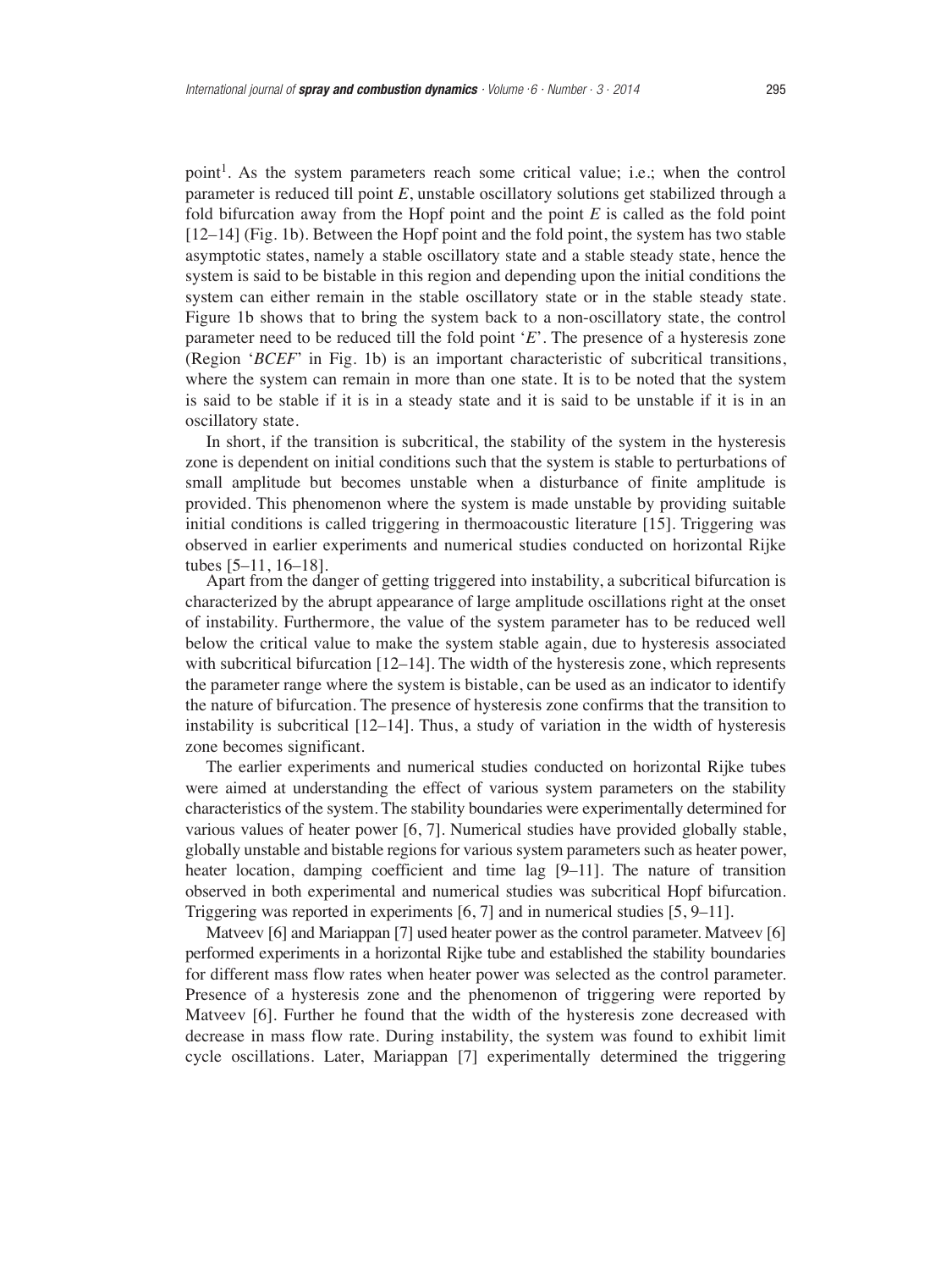amplitude and reported reduction in the width of the hysteresis zone for a decrease in mass flow rate in a horizontal Rijke tube. The transition to instability was found to be subcritical and limit cycle oscillations were observed.

Balasubramanian & Sujith [5] proposed a model for the horizontal Rijke tube which captured many of the experimentally observed features including the subcritical transition to instability. The bifurcation characteristics of this model for various system parameters such as heater power, heater location, damping coefficients and time lag were studied by Subramanian *et al.* [9] using numerical continuation method and also showed the existence of period doubling route to chaos. Subramanian *et al.* [10] found that the transition to instability happened always through a subcritical Hopf bifurcation for variation in any of the system parameters. Juniper [17] showed that the transition to instability is subcritical when heater power is chosen as the control parameter and found out the most dangerous initial condition using the adjoint optimization technique. In summary, the experimental and numerical investigations conducted on horizontal Rijke tubes indicate that the transition from non-oscillatory to oscillatory state is subcritical in nature [5–11]. Nonetheless experimental studies on horizontal Rijke tube where system parameters other than heater power are varied are not present in the literature to the best knowledge of the authors. The subcritical nature of transition observed in the case of Rijke tube model are not yet confirmed by experimental observations for system parameters such as heater location.

Although some experimental studies allude to the reduction in the width of the hysteresis zone with decrease in mass flow rate [6, 7], further investigations were not performed. It is essential to analyze the influence of system parameters on the presence of bistable region in the context of a horizontal Rijke tube to get a clear idea on the nature of transition. The present work aims to investigate the influence of system parameters on the presence of a bistable region. An attempt is made to understand the nature of criticality of bifurcations by investigating the influence of system parameters such as heater power and heater location on the hysteresis characteristics of the horizontal Rijke tube. The paper is organized as follows. Section 2 describes experimental setup and experimental procedure used for the present study. Section 3 highlights the results obtained. Major conclusions and significant findings are explained in Section 4.

# **2. EXPERIMENTAL SETUP**

The experimental setup consists of a horizontal Rijke tube with a mesh type electric heater. The Rijke tube is 1 m long with a cross-sectional area of  $93 \times 93$  mm<sup>2</sup>. It is made of aluminium plates of 7 mm thickness. The mean flow is established with the help of a blower (1 HP, Continental Airflow Systems, Type CLP-2-1-650) which works in the suction mode. The flow rate is measured with the help of a compact-orifice mass-flow meter (Rosemount 3051 SFC) which is located upstream of the blower. The flow meter can measure a maximum mass flow rate of 5 g/s with an uncertainty of  $\pm 2.1\%$  which results in an uncertainty of  $\pm 3.1\%$  in the measurement of average flow velocity. To eliminate the interaction between the acoustics of the blower and the Rijke tube, a decoupler  $(120 \times 45 \times 45 \text{ cm}^3)$  is provided in between, at the outlet end of the Rijke tube. A programmable DC power supply (TDK–Lambda, GEN8–400, 0–8 V, 0–400 A) is used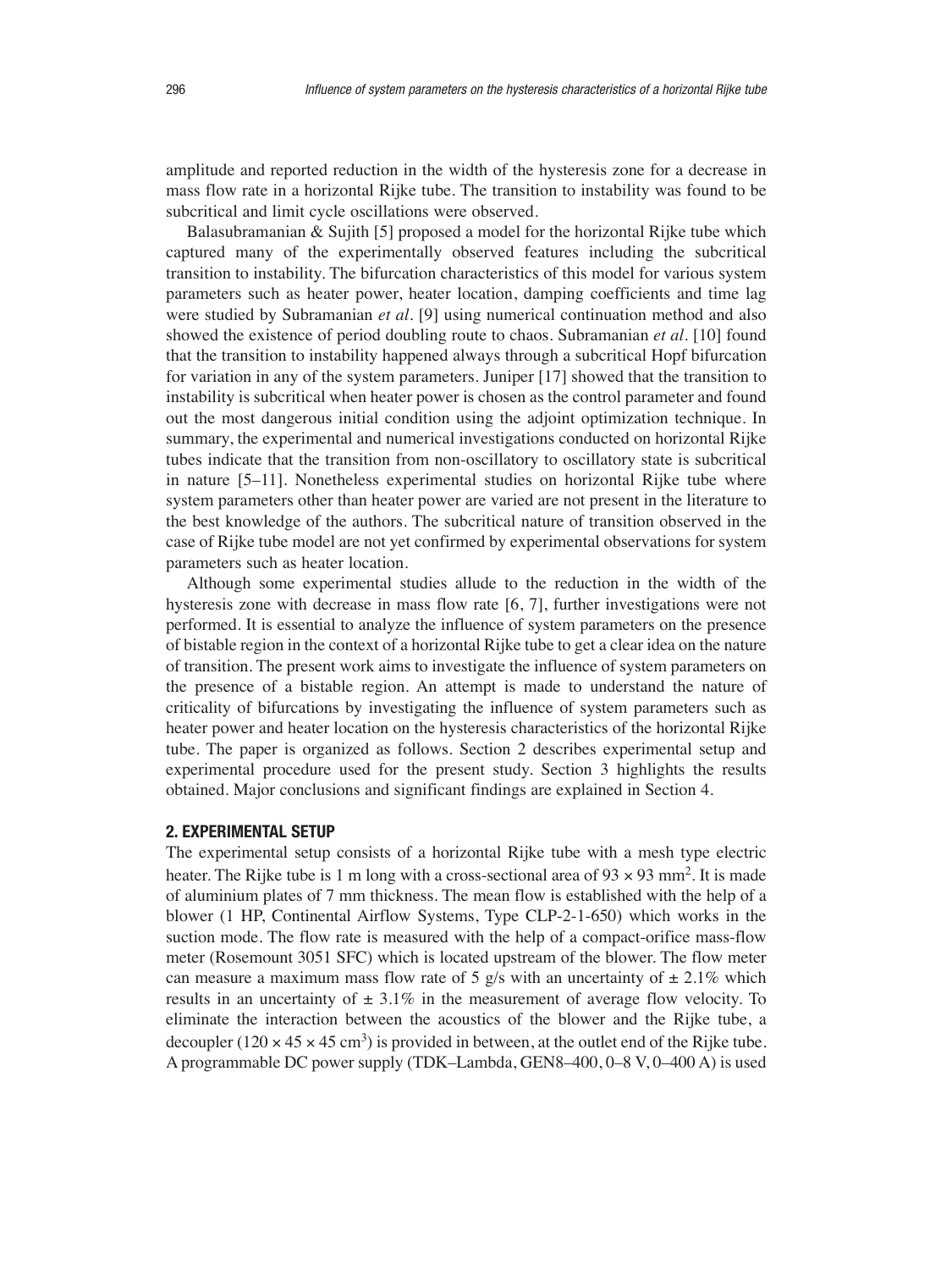to power the mesh type heater. The mesh type electrical heater used in the present study is similar to the one used by Matveev [6] and Mariappan [7]. The uncertainty associated with heater power measurement, happens to be 0.4 W which includes the uncertainty in the measurement of voltage and uncertainty in the measurement of current. The advantage of the mesh type heater is that it can provide high amount of electric power  $(\sim$ 1 kW) for a fairly long duration of time (~ 6 hours) without losing its integrity [6]. A mesh-type heater also ensures uniform heating when compared to a coil type heater. In order to avoid electrical contact with the walls of the tube and also to prevent heat loss to the walls of the tube, a ceramic housing is provided. A traversing mechanism with a least count of 1 mm is used to change the heater location.

The experimental setup used for the present work (Fig. 2) is similar to the one used by Mariappan [7]. A pressure transducer (PCB 103B02) mounted at 30 cm (from the inlet end) is used to measure the acoustic pressure. The sensitivity of the pressure transducer is 217.5 mV/kPa and the uncertainty involved in the pressure measurement is 0.2 Pa. Data is acquired with the help of a National Instruments make PCI 6221 data acquisition card. The data was acquired at a sampling frequency of 10,000 Hz. Thirty thousand data points were acquired in each sample. The bin size used for obtaining the frequency spectra is 0.3 Hz.

In order to ensure uniform ambient conditions, the relative humidity level was maintained in the range of  $40\% - 50\%$  during all experiments. The initial temperature was maintained at  $19 \pm 3^0$  C. Similarly the experiments were conducted only when the cold decay rate  $\alpha$  was  $18.5 \pm 5\%$  s<sup>-1</sup> for the fundamental frequency. The cold decay rate is measured by exciting the system using a loud speaker (Ahuja AU60) mounted at 62.5 cm from the inlet; at the first eigenmode frequency for a short duration of time. Once the loud speaker is switched off, the acoustic pressure decays down. The cold decay rate  $\alpha$  is determined by performing the Hilbert transform of the pressure signal and by calculating the logarithmic decay [7].



**Figure 2:** Schematic of the experimental setup. A blower is used to provide the mean flow and a flow meter is used to measure the flow rate. The wire mesh is heated using a D. C. power supply unit. A traversing mechanism is used to change the heater position  $x_f$ .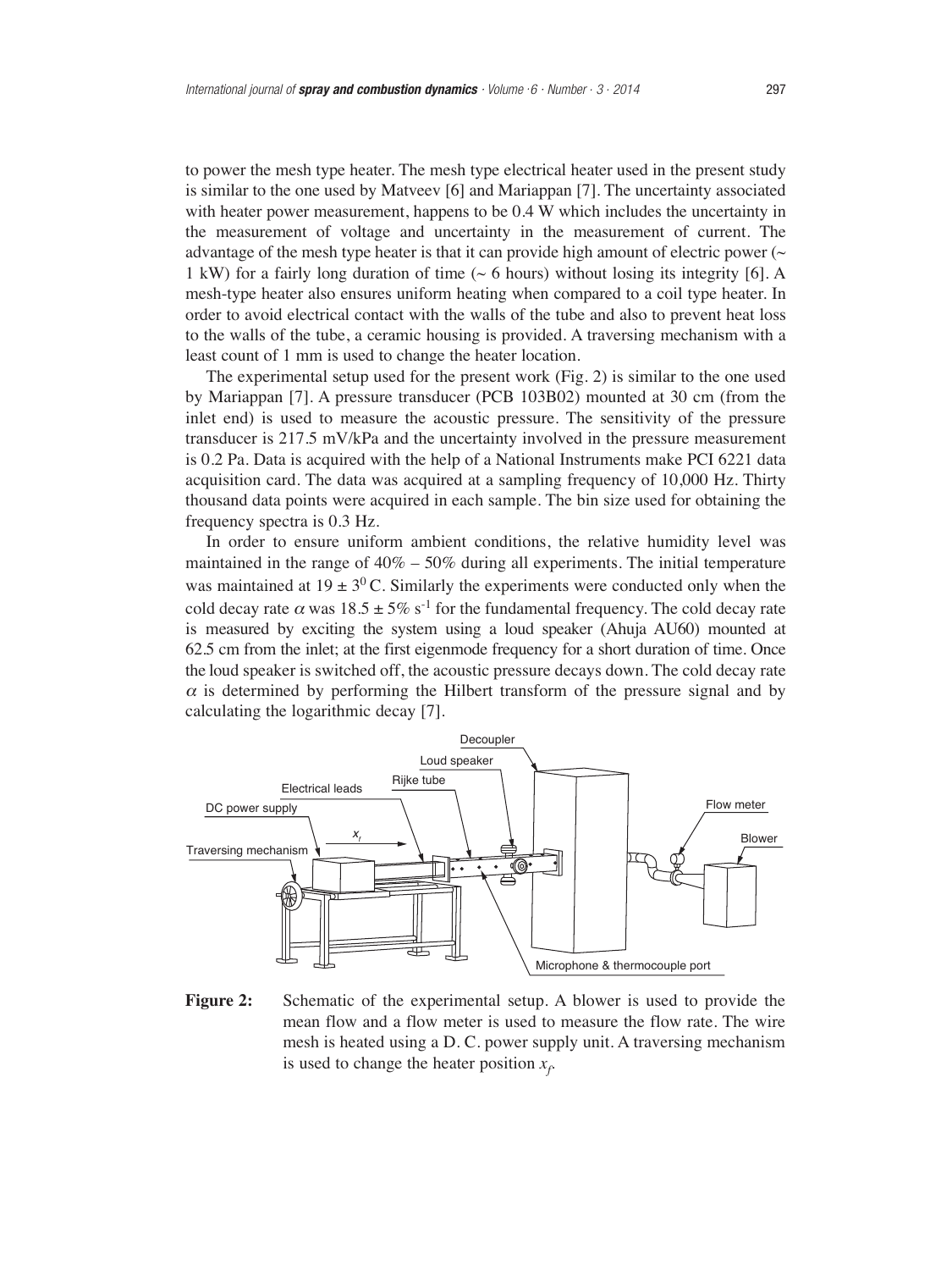In all the experiments, a bifurcation parameter is varied in fine steps till the system attains its oscillatory state from steady state and then decreasing the bifurcation parameter to bring the system back to steady state. When a particular parameter, say heater power, is chosen as the bifurcation parameter, the other parameters, say heater location, mass flow rate and cold decay rate are maintained constant during a single experiment. Heater power  $(K)$  and heater location  $(x_f)$  are chosen as the bifurcation parameters in the current set of experiments.

Bifurcation experiments performed by varying the value of heater power are obtained for different mass flow rates  $(m)$  namely 1.25 g/s, 1.41 g/s, 1.56 g/s, 1.72 g/s, 1.88 g/s, 2.03 g/s, 2.19 g/s and 2.34 g/s. The heater location is varied continuously for eight different mass flow rates, i.e., for  $1.25$  g/s,  $1.41$  g/s,  $1.56$  g/s,  $1.72$  g/s,  $1.88$  g/s, 2.03 g/s, 2.19 g/s, 2.34 g/s and 2.97 g/s. The heater location is measured from the inlet of the duct.

# **3. RESULTS**

# **3.1. Effect of heater power**

We present here the effect of changing the heater power on the system dynamics. We performed experiments by slowly varying the power supplied to the electrical heater. The system was preheated for 20 minutes and the value of acoustic pressure amplitude (*P*) and the value of heater power  $(K)$  were noted down after preheating. The preheating was done in order to lessen the variations in temperature as the heater power is increased [6]. Thereafter, the heater power was increased in a quasi-steady manner. Input voltage to the electrical heater was increased in steps of 0.01 V which corresponds to an increase in electrical power of 2–3 W. If the heater power is increased rapidly, it can cause nonlinear triggering of instability [6]. To avoid this nonlinear triggering of instabilities, a settling time of 2 minutes is imposed between the power increments [6, 7].

During this time, the system achieves a steady state which is confirmed by the steady temperature noted by the thermocouple. Power increment used in the current investigation is 2–3 W, which is comparable to the power increment used by Matveev [6]. However when the heater power was varied in a fine manner, power increment happens to be 0.5 W. Figure 3 shows the bifurcation diagram obtained by varying the heater power (*K*). The median value of the peak acoustic pressure (*P*) is plotted against the heater power (*K*). During the *forward path*, i.e., while *K* is increased, the system is stable till the point *C* which corresponds to a heater power of 337 W.

Further increase in heater power takes the system to a stable limit cycle (point *D*). From *D* to *E*, the amplitude of the limit cycle oscillations increases with increase in heater power. Once the system has reached point *E*, the heater power is decreased in steps of 2-3 W. The asymptotic state achieved by the system during the decrease of heater power is termed as *return path*. The system continues in the state of stable limit cycle oscillations up to point *F* during the return path. When the heater power is reduced below 308 W, the system reverts back to the non-oscillatory state.

In the forward path, the system is globally stable for low values of *K* (line *AB*). Region *BC* is termed as bistable where the system can be triggered to instability. Beyond the point *C*, the system is globally unstable. The difference observed between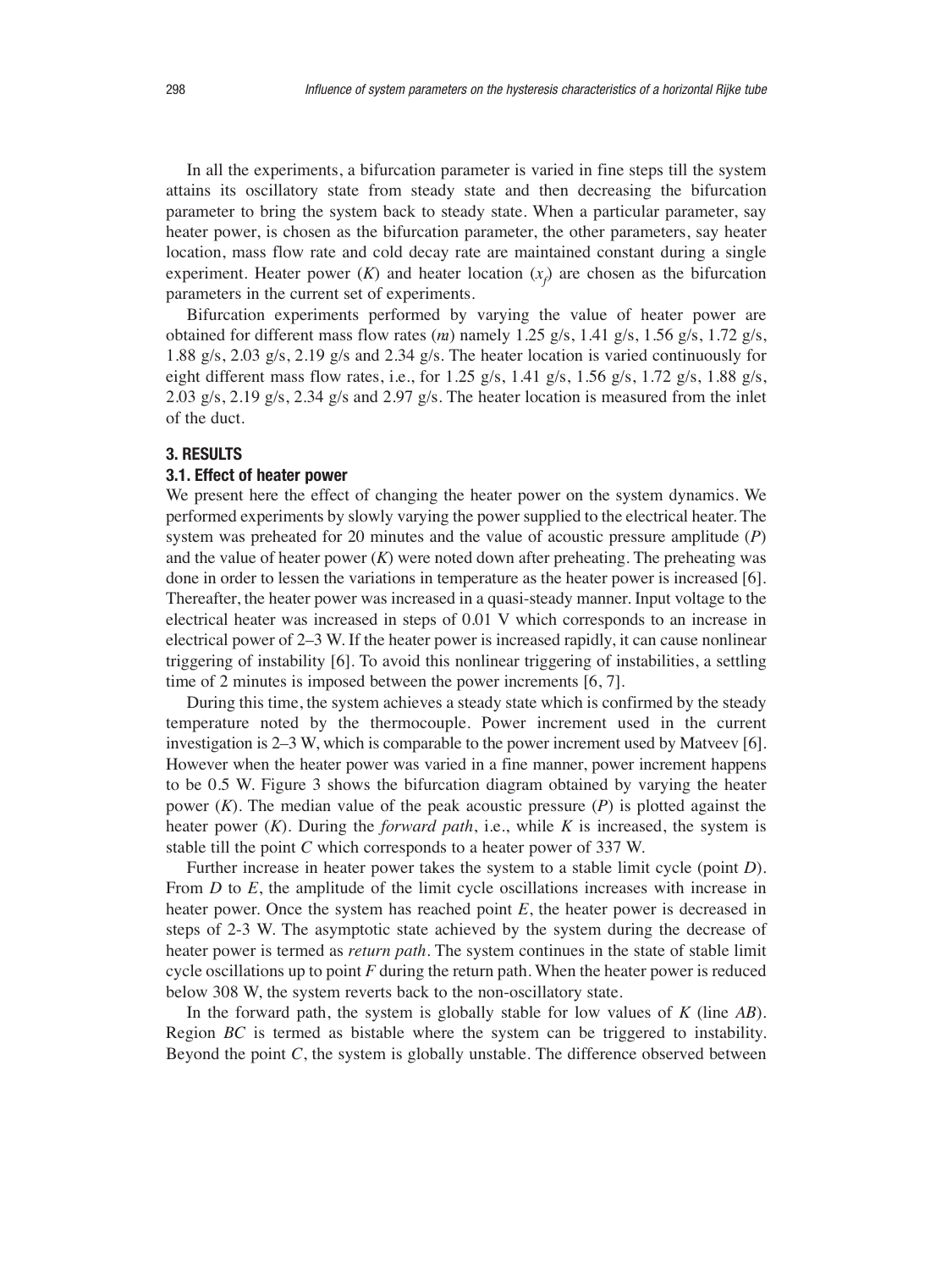

**Figure 3:** Experimental bifurcation diagram displaying the values of acoustic pressure *P* measured at  $x = 30$  cm for a quasi-steady variation in the power supplied to heater *K*. The system undergoes a subcritical Hopf bifurcation at  $K = 337$  W and a fold bifurcation at  $K = 307$  W. *BCDF* represents the hysteresis region where the system is in a bistable state. The heater is located at  $x_f = L/4$ . Mass flow rate  $\dot{m} = 2.34$  g/s.  $\blacktriangle$  - Increasing *K*,  $\nabla$ -Decreasing *K*.

the forward path (*ABCDE*) and the return path (*EDFBA*) establishes the hysteresis zone. Similar results are reported in literature [6, 7].

The asymptotic state of the system can be understood by reconstructing the phase space from the acquired time series. Phase space of a dynamical system is the one which represents all possible states of the system. In general, the phase space will be an *'n'* dimensional vector space constructed using *'n'* state variables. The state variables can be identified from the governing equations of the system. If the governing equations are not known, the phase space can be constructed using indirect methods [19]. One of them happens to be the method of using time-delayed vectors. These time-delayed vectors are constructed using Takens' embedding theorem, from time series data of one of the physical variables [20]. Time delayed vectors are constructed by calculating the optimum time delay. The dimension of the reconstructed phase space will be determined by knowing the embedding dimension. The embedding dimension in the present case is determined by the method of False Nearest Neighbours (FNN). The technique of reconstruction of phase space from experimentally obtained time series data is explained by Kabiraj *et al.* [21] and Nair *et al.* [22] in the context of thermoacoustic instabilities.

The amplitude spectra of the pressure time series signal along with corresponding phase portrait is shown in Figure 3 for a heater power value of 339 W. A prominent frequency of 168.8 Hz can be seen in the amplitude spectra and phase portrait shows a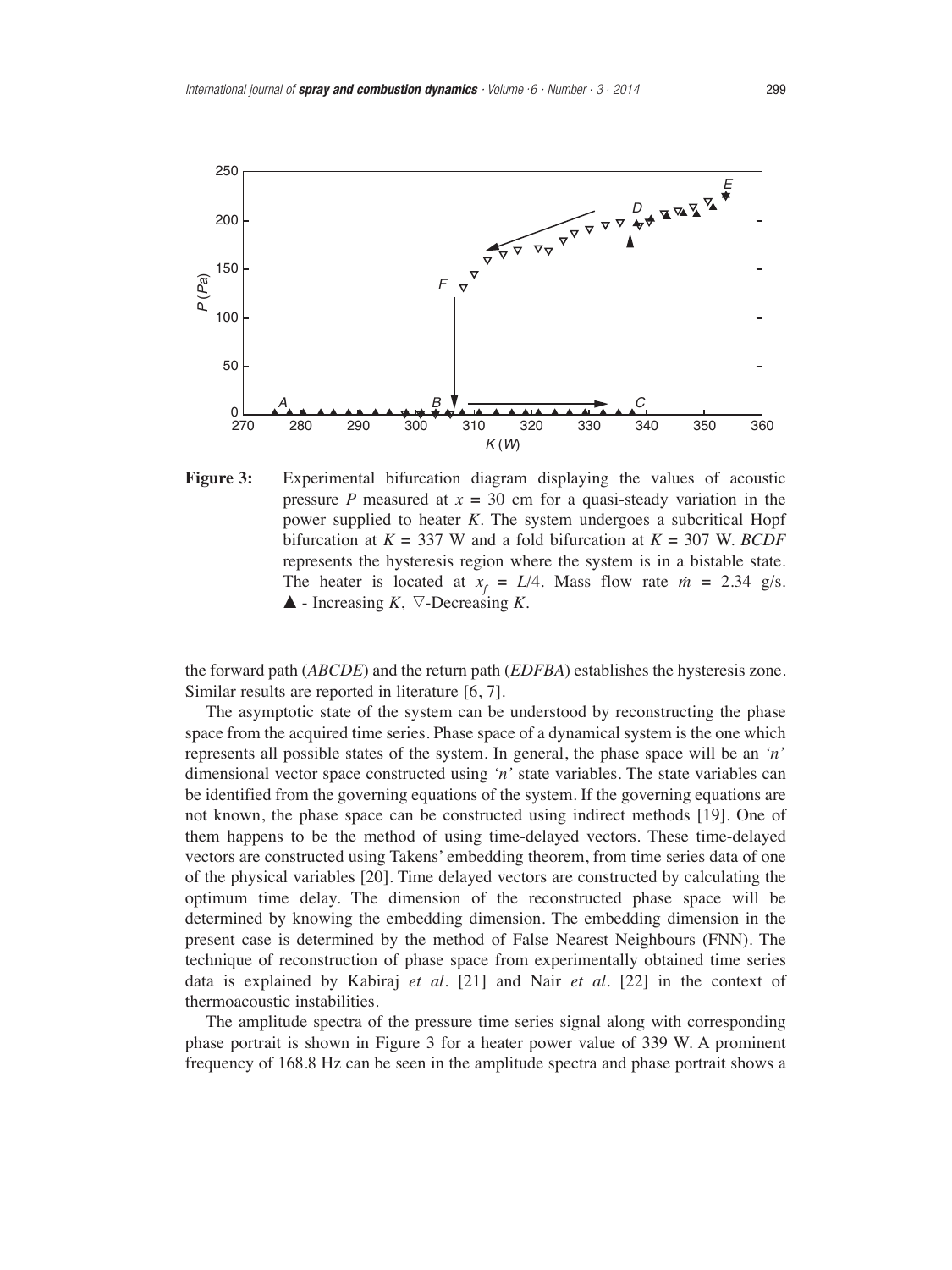closed orbit which happens to be a limit cycle (Fig. 4). It is worth mentioning that the prominent frequency 168.8 Hz in the amplitude spectra is nearly equal to the first acoustic mode of a half wave length resonator.



**Figure 4:** (a) The amplitude spectrum of the pressure time series showing distinct peaks indicating limit cycle oscillations. The bin size used is 0.3 *Hz* (b) Phase portrait reconstructed from pressure time series depicting an isolated closed orbit in the phase space. Heater power  $K = 339$  W. Heater is located at  $x_f = L/4$ . Mass flow rate  $\dot{m} = 2.34$  g/s.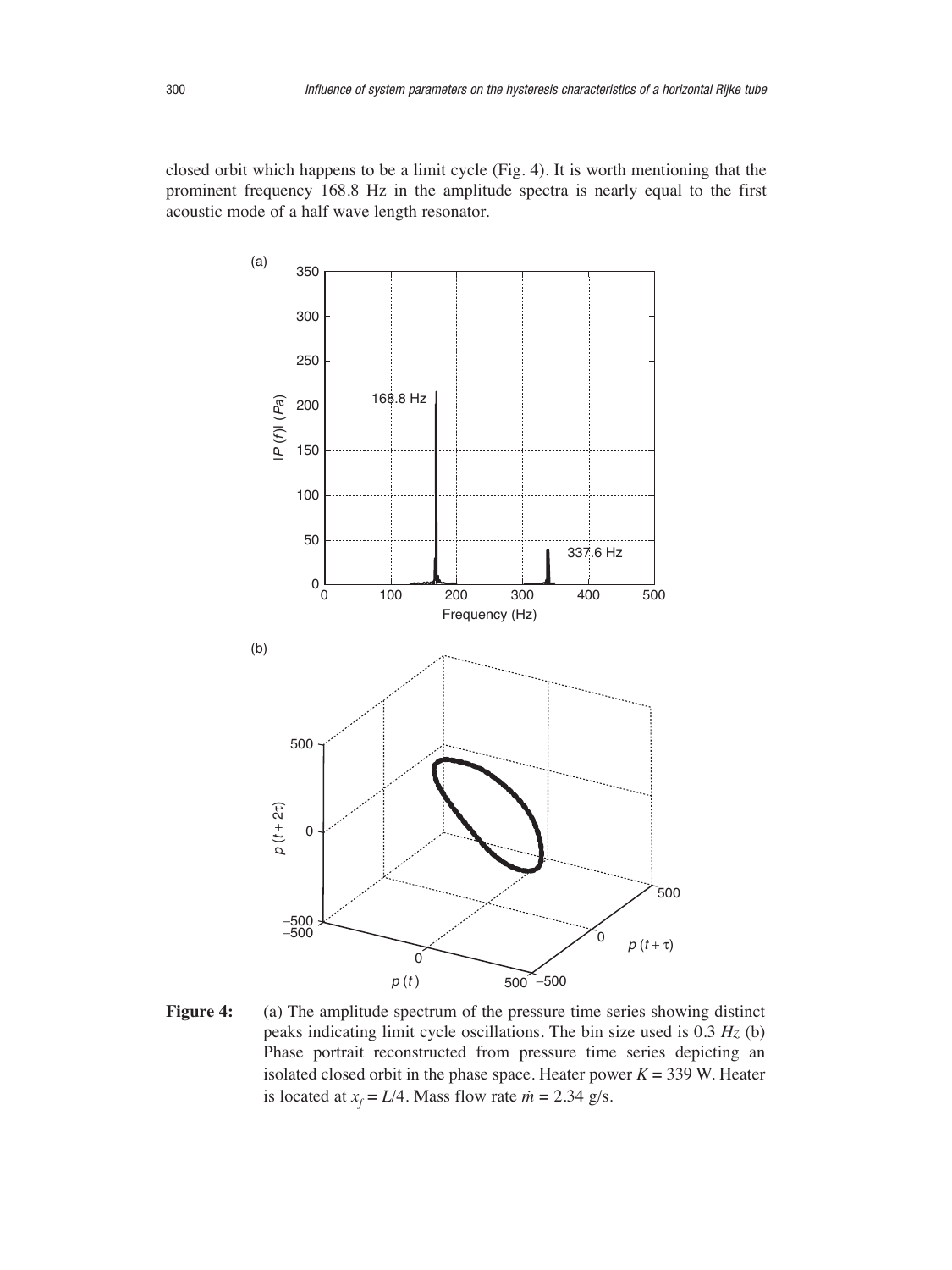Presence of the hysteresis zone (Fig. 3) and the limit cycle in the reconstructed phase portrait (Fig. 4b) confirm that the bifurcation is subcritical Hopf bifurcation. In order to understand the effect of mass flow rate on the dynamics of the system, the experiment is performed for different mass flow rates. When the bifurcation plots for low and high mass flow rates are compared, the hysteresis zone is clearly visible in the case of high mass flow rates (Fig. 5c) whereas it becomes unobservable for low mass flow rates (Fig. 5b).



**Figure 5:** (a) Experimental bifurcation plot for mass flow rate  $\dot{m} = 1.25$  g/s. The heater power is varied with a step size of 2 W. The hysteresis zone is not observable in this case, however there is a sudden jump in the value of acoustic pressure during the transition (b) Experimental bifurcation plot for mass flow rate  $\dot{m}$  =1.25 g/s. The heater power is varied with step size of 0.5 W. The hysteresis zone is observable with this fine variation in the control parameter. (c) Experimental bifurcation plot for mass flow rate  $m = 2.34$  g/s. The heater power is varied with a step size of 2 W. The hysteresis is clearly observable. The heater is located at  $x_f = L/4$ .  $\blacktriangle$ -Increasing *K*,  $\nabla$ -Decreasing *K*.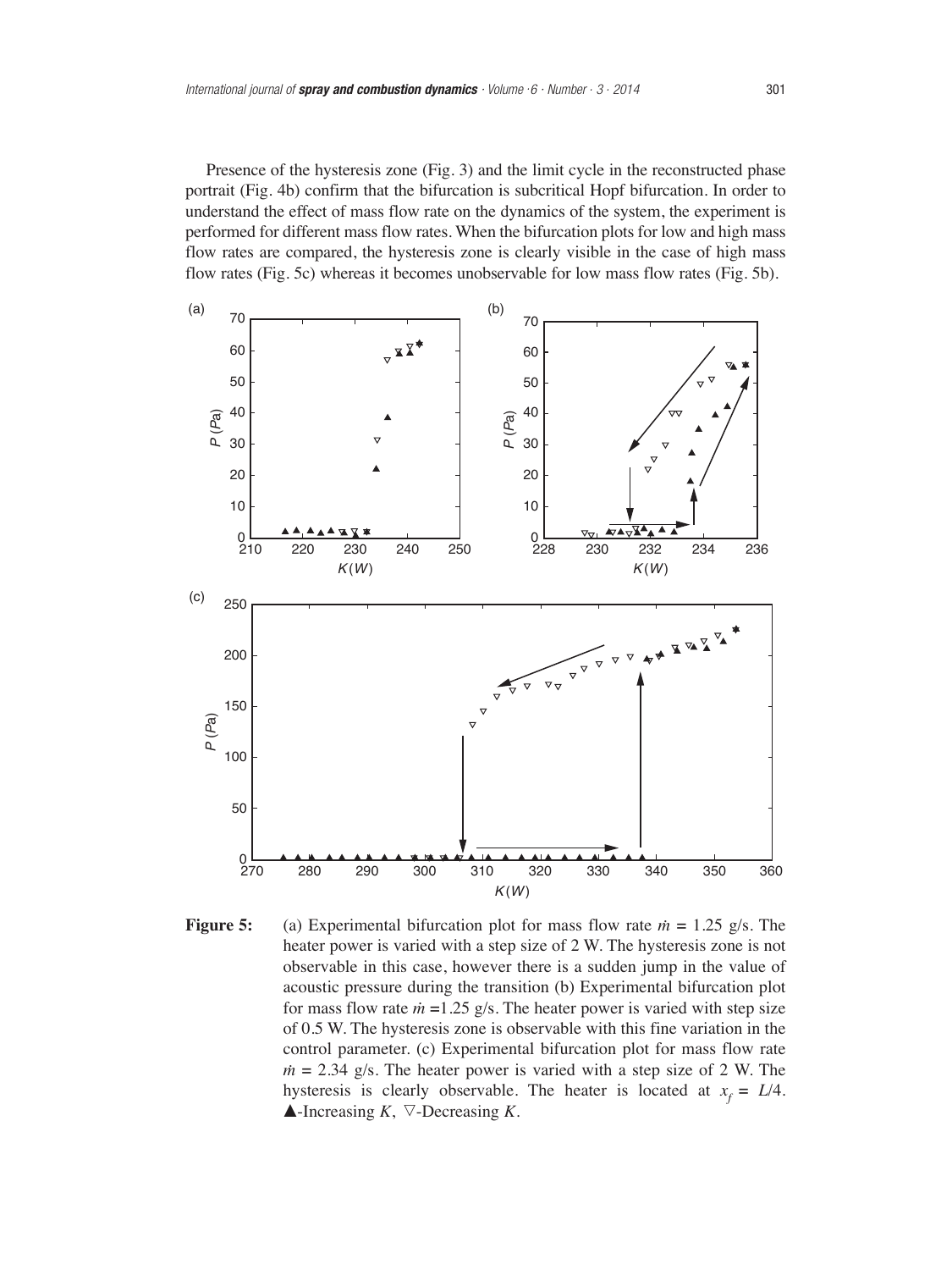For low mass flow rates, the forward and reverse paths appear to merge together (Fig. 5a) and the hysteresis zone is not observable as in the case of high mass flow rates (Fig. 5c). Even though the hysteresis zone is not observable, a discrete jump in acoustic pressure can be seen during the transition for low mass flow rate (Fig. 5a). The sudden jump observed in the acoustic pressure confirms that the transition is subcritical even for low mass flow rates [12]. Since subcritical transitions are characterized by the presence of a hysteresis zone, we performed the experiments with fine variation in control parameter, to detect the hysteresis zone present near the transition point. The heater power is varied in a quasi-steady manner with a step size of 0.5 W. The bifurcation diagram with fine variation in heater power is depicted in Fig. 5b. It can be seen that in the case of finer variation in control parameter the hysteresis zone is clearly observable.

Similar set of experiments were performed for mass flow rates 1.41 g/s, 1.56 g/s and 1.72 g/s. For all these four mass flow rates, i.e., for 1.25 g/s, 1.41 g/s, 1.56 g/s and 1.72 g/s the hysteresis zone is not detectable when the heater power is varied in a coarse manner with a step size of 2 W. However there exists a definite jump in the value of acoustic pressure near the transition. When the step size is reduced to 0.5W the hysteresis zone became clearly observable for all the four mass flow rates.

#### **3.2. Effect of heater location**

We now discuss the effect of heater location on the hysteresis characteristics of a horizontal Rijke tube. Experiments were conducted by varying the heater location in a quasi-steady manner. The system was preheated for 20 minutes to reduce the variation in temperature along the duct. The heater was located at the inlet end before the start of the experiment. The value of the acoustic pressure amplitude (*P*) and the value of heater location  $(x_f)$  were recorded after preheating. Heater location was changed in steps of 1 cm and a settling time of one minute is chosen. The heater location is measured from the inlet. When the heater is located at the inlet end,  $x_f$  is considered as zero. The variation in the median value of the peak acoustic pressure with variation in heater location is shown in Fig. 6.

During the forward path, when  $x_f$  is increased, the system is stable until  $x_f$  becomes 19 cm. The system undergoes a Hopf bifurcation at  $x_f = 19$  cm. Thereafter, the amplitude of pressure oscillations increases and reaches a maximum at  $x_f = 33$  cm.

Further increase in  $x_f$  causes a decrease in the pressure amplitude and the system goes back abruptly to the steady state when  $x_f = 36$  cm. While in the reverse path, when  $x_f$  is decreased, the system remains stable till  $x_f = 29$  cm. When the heater is located at 29 cm away from the inlet, the system undergoes a Hopf bifurcation and reaches a state of stable limit cycle oscillations. As the heater is moved towards the inlet,  $x_f$  is decreased; the amplitude of oscillations decreases and the system reverts to the steady state when the heater is located at 18 cm away from the inlet. A clear hysteresis zone is present near the second Hopf point (29 cm). Although the hysteresis zone is not observable near the first Hopf point (19 cm) for coarse variation in heater location, a definite jump in the value of acoustic pressure near the transition point can be observed. However with fine variation in heater location, the hysteresis zone near the first Hopf point also becomes detectable as shown in the inset of Fig. 6.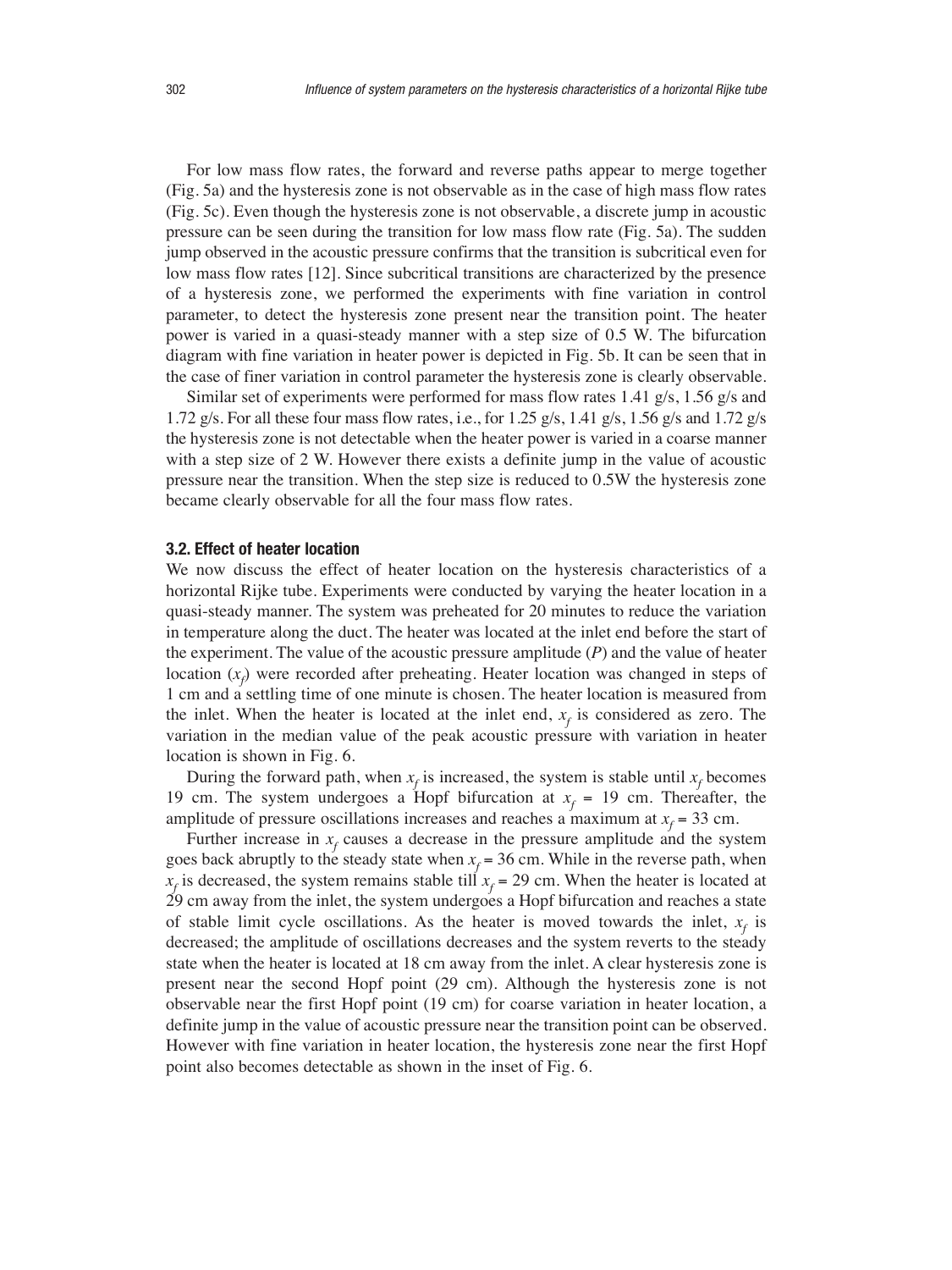

**Figure 6:** Experimental bifurcation diagram displaying the values of acoustic pressure at  $x = 30$  cm for a quasi-steady variation in the heater location  $x_f$  Subcritical Hopf bifurcation happens at  $x_f = 19$  cm during the forward path and at  $x_f = 29$  cm during the reverse path. Hysteresis zone near the second Hopf point is observable with coarse variation in heater location and the hysteresis zone near the first Hopf point is shown only with fine variation in heater location (see inset). The heater power  $K = 423$  W. Mass flow rate  $\dot{m} = 2.34$  g/s.  $\triangle$ - Increasing  $x_f$ ,  $\nabla$ - Decreasing  $x_f$ .

Figure 7 shows the Fourier transform of the pressure signal and phase portrait of the system when the heater is located at 19 cm; i.e. at first Hopf point. The FFT shows a prominent frequency of 169 Hz and the phase portrait is a limit cycle. Just as in the case of heater power, here also the prominent frequency corresponds to the first acoustic mode of a duct with open-open boundary condition. From the presence of a prominent frequency in FFT and the appearance of limit cycle in the phase portrait, it can be concluded that the bifurcation occurring at  $x_f = 19$  cm is Hopf bifurcation.

During the return path, the FFT shows a prominent frequency and the phase portrait is a limit cycle when the heater is located at 29 cm (Fig. 8). The presence of a prominent frequency along with the presence of a limit cycle indicates that the system undergoes Hopf bifurcation during the return path. The presence of the hysteresis zone along with the presence of discrete jump in the value of acoustic pressure near the transition point indicates that the transition is subcritical for both first and second Hopf points (19 cm and 29 cm). The presence of two Hopf points and the subcritical nature of transition observed at both of them is consistent with the results reported by Subramanian *et al .* [9].

The experiments where heater location is continuously changed for a fixed heater power were performed for different values of mass flow rate. A comparison between the bifurcation diagrams obtained for 1.25 g/s (Fig. 9a) and for 2.34 g/s (Fig. 9b) is shown in Fig. 9.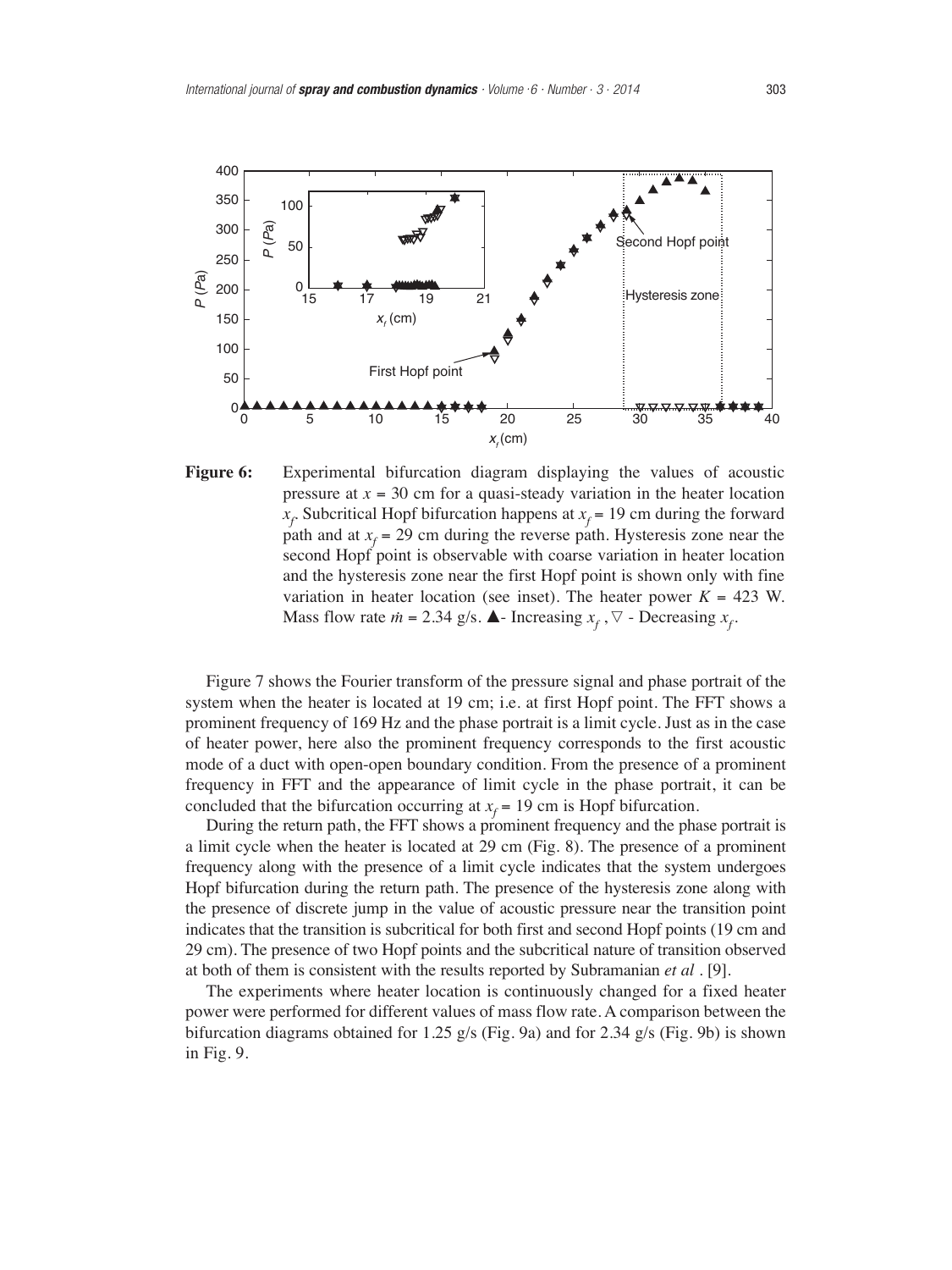

Figure 7: (a) The amplitude spectrum of the pressure time series showing distinct peaks indicating limit cycle oscillations. The bin size used is 0.3 Hz (b) Phase portrait reconstructed from pressure time series depicting an isolated closed orbit in the phase space. Heater is located at  $x_f = 19$  cm. Heater power  $K = 423$  W. Mass flow rate  $\dot{m} = 2.34$  g/s.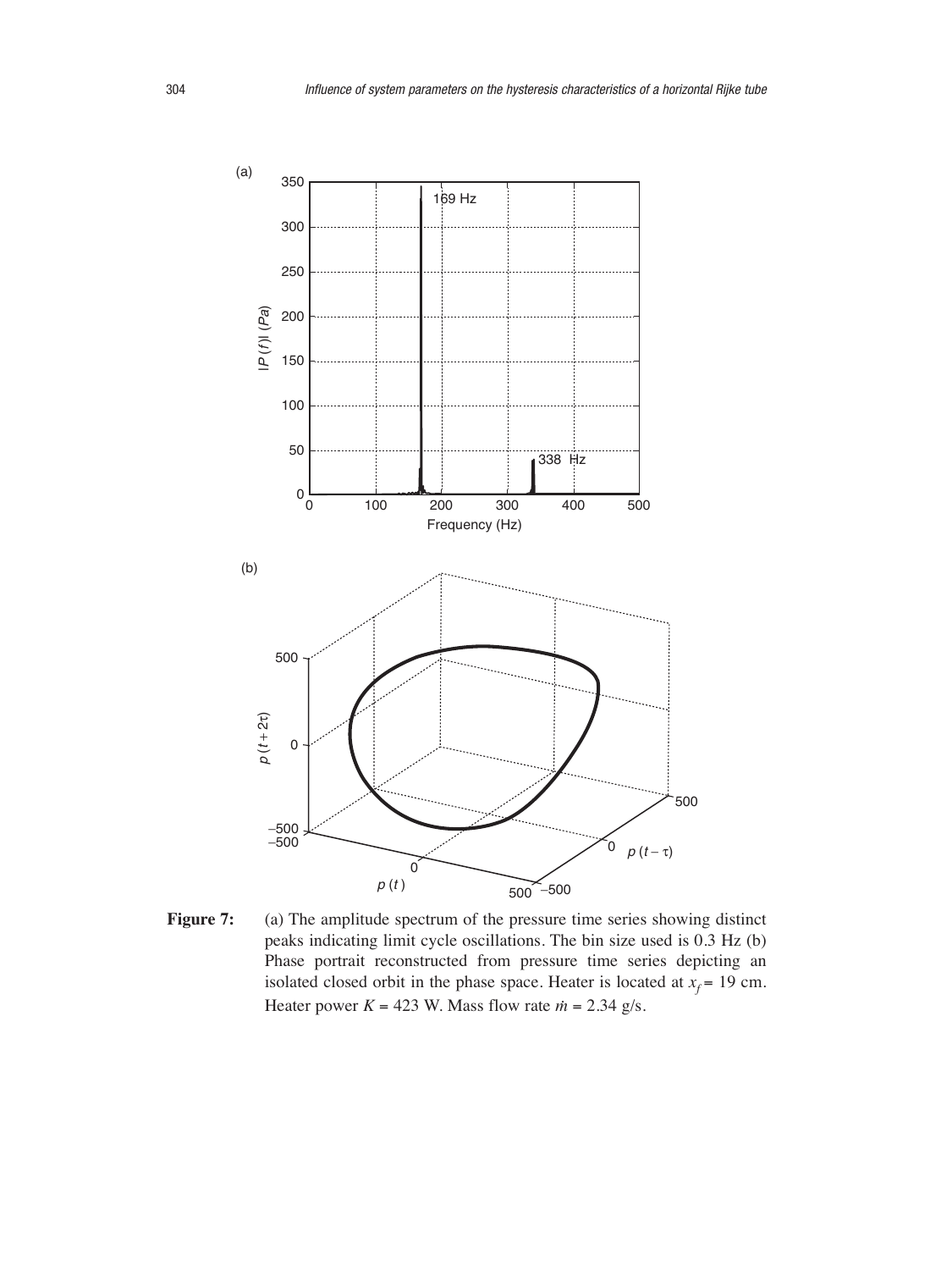

Figure 8: (a) The amplitude spectrum of the pressure time series showing distinct peaks indicating limit cycle oscillations. The bin size used is 0.3 Hz (b) Phase portrait reconstructed from pressure time series depicting an isolated closed orbit in the phase space. Heater is located at  $x_f = 29$  cm. Heater power  $K = 423$  W. Mass flow rate  $\dot{m} = 2.34$  g/s.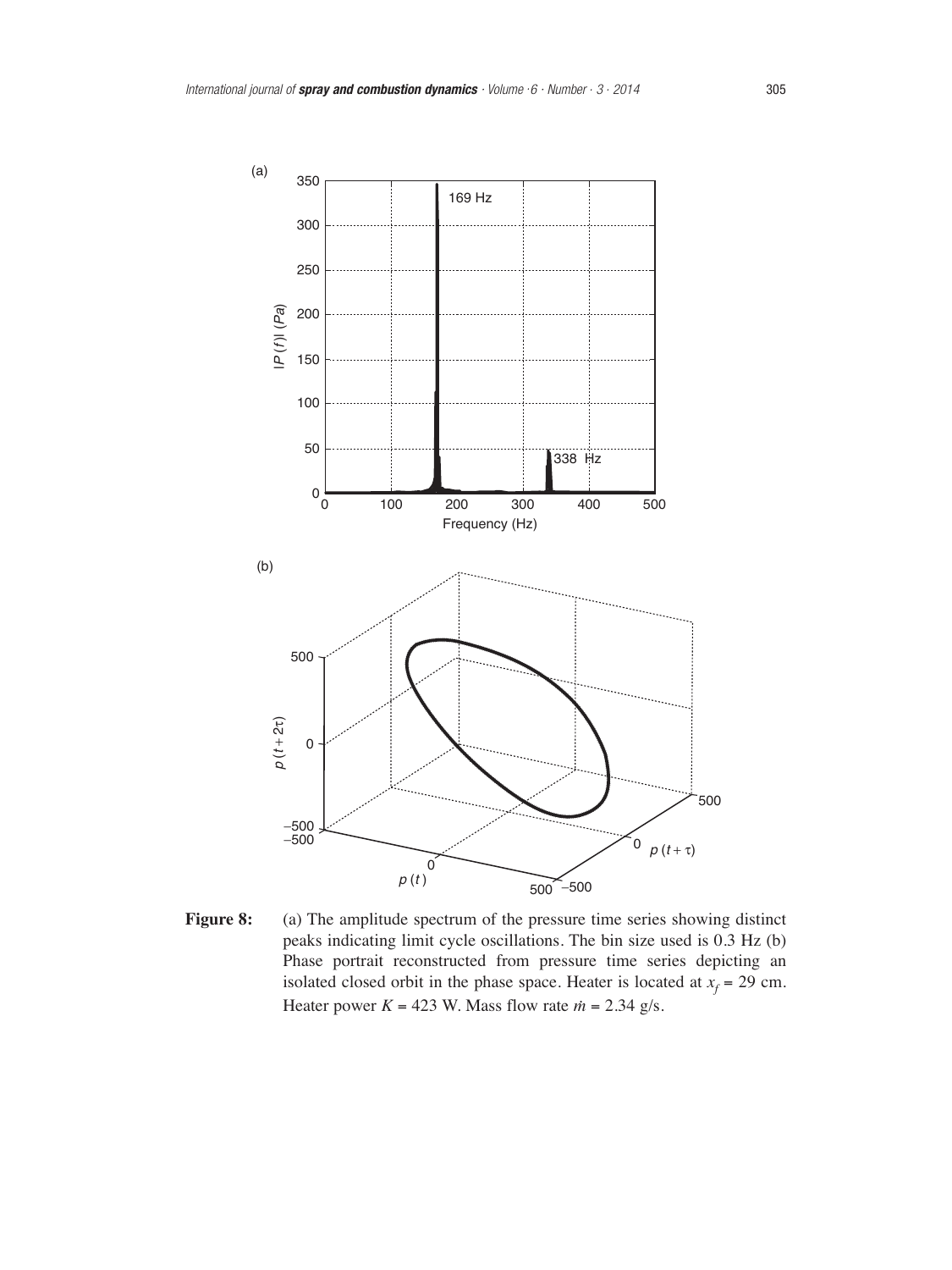

Figure 9: Experimental bifurcation diagrams displaying the variation of acoustic pressure *P* at  $x = 30$  cm with a quasi-steady variation of heater location  $x_f(a)$ for mass flow rate  $m = 1.25$  g/s and (b) for mass flow rate  $m = 2.34$  g/s. The hysteresis zone is not observable for  $\dot{m} = 1.25$  g/s whereas the hysteresis zone is observable for  $m = 2.34$  g/s. The heater power  $K = 423$  W.  $\blacktriangle$ - Increasing  $x_f$ ;  $\triangledown$ -Decreasing  $x_f$ .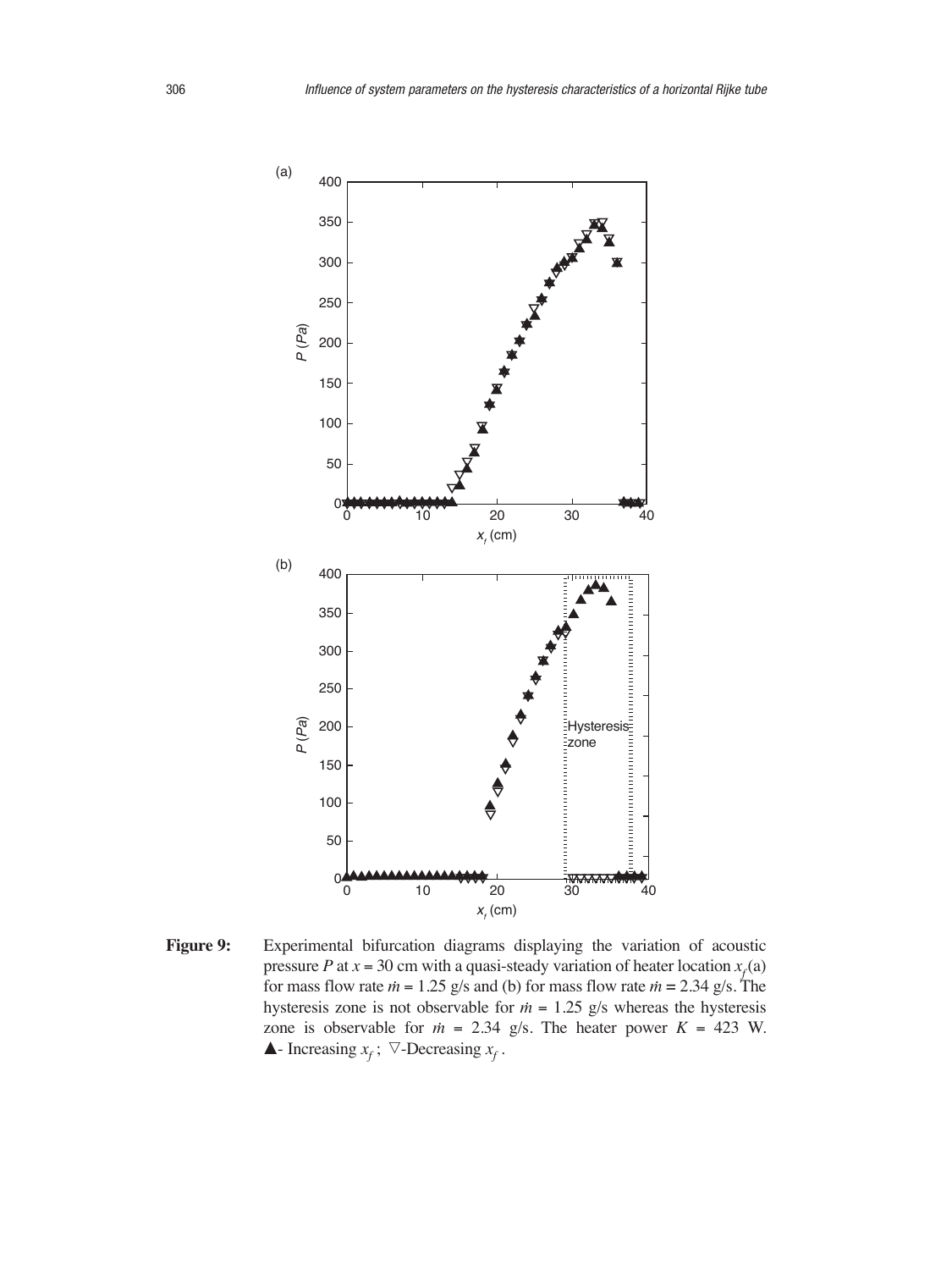When the mass flow rate is decreased, the hysteresis zone near the second Hopf point becomes undetectable and the forward and reverse paths appear to merge together. Even when the hysteresis zone becomes undetectable, a definite jump in the amplitude of acoustic pressure is seen during transition and the observed jump is sufficiently above the noise floor. This jump observed in the amplitude of acoustic pressure confirms that the transition is subcritical [12]. The variation in the control parameter, heater location, is made finer to detect the hysteresis zone as in the case of heater power. As the heater location is varied in a finer manner, with a step size of 1 mm, near the Hopf point, the hysteresis zone becomes observable for the case of 1.25 g/s.

The bifurcation diagrams with fine variation in control parameter are shown in Fig. 10. It is observed that the hysteresis zone is detectable for a fine variation of the control parameter. Since the width of the hysteresis zone is much smaller than the overall range in which the control parameter is varied, only the portion of the hysteresis zone near the Hopf point is shown in Fig. 10. Even for a low mass flow rate of 1.25 g/s, we can conclude that the transition to instability is clearly subcritical when the heater location is chosen as the control parameter. The subcritical nature of the transition to instability is confirmed by the presence of hysteresis zone and a discrete jump in the values of acoustic pressure during transition (Fig. 10 a & b) [12].

The experiment is performed for different mass flow rates by varying the heater location in a fine manner. We find that a hysteresis zone of definite width exists even for very low mass flow rates. However, for the case of low mass flow rates, the hysteresis zone is often perceptible only when the parameter variation is made finer.

The experiment was performed for a mass flow rate of 2.97 g/s to understand the system dynamics at a higher mass flow rate. The power supplied to the heater in the earlier experiments was found to be insufficient to make the system unstable at a mass flow rate of 2.97 g/s. So the heater power is increased from its previous value of 423 W to 482 W. Since the heater power was changed, the results for the mass flow rate of 2.97 g/s are presented separately. It can be observed that there are two distinct regimes of heater location for which oscillations are present (Regions  $1\&2$  in Fig. 11). The absence of oscillations near the open end is due to the fact that the acoustic pressure becomes zero at the open end. Since the acoustic velocity becomes zero at *L*/2, thermoacoustic instability does not occur as the heater is moved near this point. For the heater power value (482 W) used in the present study, instability did not occur when the heater was located beyond *L*/2.

When the heater is located at 8 cm from the inlet, the system undergoes a subcritical Hopf bifurcation. The subcritical nature of transition can be confirmed by the discrete jump in the value of acoustic pressure when  $x_f$  is 8 cm (Region 1 in Fig. 11). Figure 11 shows the Fourier transform of pressure time series and the corresponding reconstructed phase portrait when the heater is located at 8 cm away from the inlet. The presence of a distinct frequency of 352.8 Hz which is approximately equal to the frequency of the second acoustic mode of a half wavelength resonator (Fig. 12a) and the presence of a limit cycle in the reconstructed phase portrait (Fig. 12b) confirm that the system undergoes a subcritical Hopf bifurcation.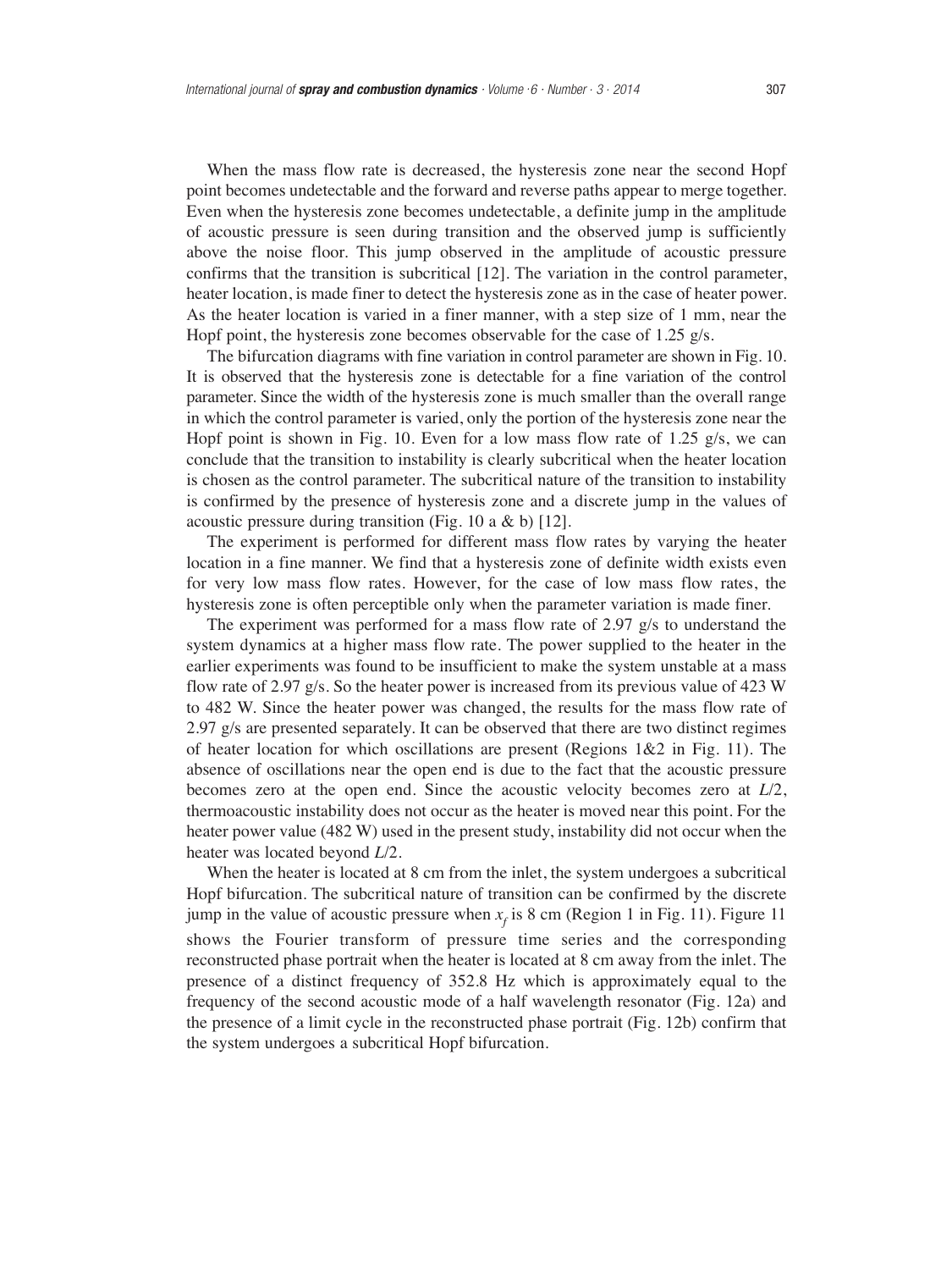

Figure 10: Experimental bifurcation diagram displaying the values of acoustic pressure at  $x = 30$  cm versus the location of the heater (a) near the first Hopf point and (b) near the second Hopf point. Heater location is varied in fine steps of 1 mm. With this fine variation in heater location, the hysteresis zones at first and second Hopf points become observable. The heater power  $K = 423$  W. Mass flow rate  $\dot{m} = 1.25$  g/s.  $\blacktriangle$ - Increasing  $x_f$ ;  $\nabla$ - Decreasing  $x_f$ .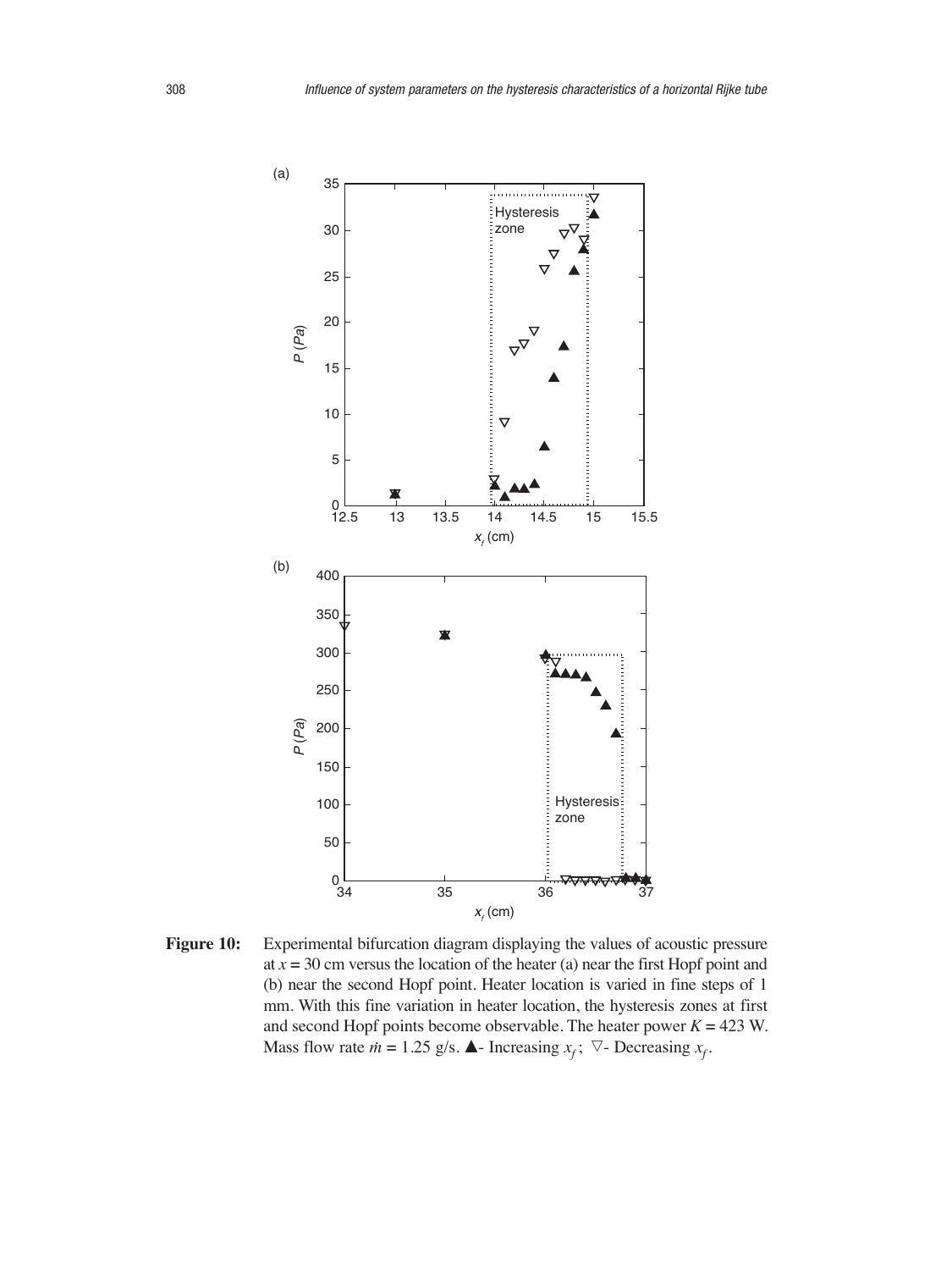

**Figure 11:** Experimental bifurcation diagram displaying the variation of acoustic pressure  $P$  at  $x = 30$  cm for a quasi steady variation in the heater location  $\frac{1}{x_f}$  for a mass flow rate of  $\dot{m} = 2.97$  g/s. Two distinct regions of instability can be seen. The bifurcations that happen in both region-1 and region-2 are subcritical Hopf bifurcations confirmed by the presence of hysteresis zones. The heater power *K* = 482 W.  $\triangle$ -Increasing  $x_f$ ;  $\nabla$ - Decreasing  $x_f$ 

Figure 13 depicts the local maxima of the pressure time series with heater location, for forward path (Fig. 13a) and for reverse path (Fig. 13b). It can be observed that the local maxima has a single value till  $x_f = 9$  cm during the forward path and till  $x_f = 8.5$ cm during the reverse path. After that two branches are born. The presence of two distinct branches is a characteristic feature of period-2 oscillations [12]. These two branches represent the two distinct values of local maxima of pressure time series. Before the onset of period-2 oscillations, the acoustic pressure has single local maxima. Once the period-2 oscillations set in, the local maxima of pressure time series has 2 distinct values. It should be observed that till  $x_f = 9$  cm in the forward path and till  $x_f$  = 8.5 cm during the reverse path, the second mode alone is linearly unstable in Region-1. Whereas after the heater locations 9 cm and 8.5 cm in the forward and reverse paths respectively, first mode also becomes linearly unstable which gives rise to the occurrence of period-2 oscillations.

The presence of period-2 orbit can be clearly seen in Figure 14. A new frequency of the oscillations of value 176.4 Hz which is quite close to the frequency of first acoustic mode gets introduced as the heater is moved from 9.5 cm to 10 cm (Fig. 14a). The value of the new frequency happens to be exactly half of the existing one. This marks the onset of period-2 oscillations. The phase portrait pertinent to the aforementioned heater location represents a double loop (Fig. 14b).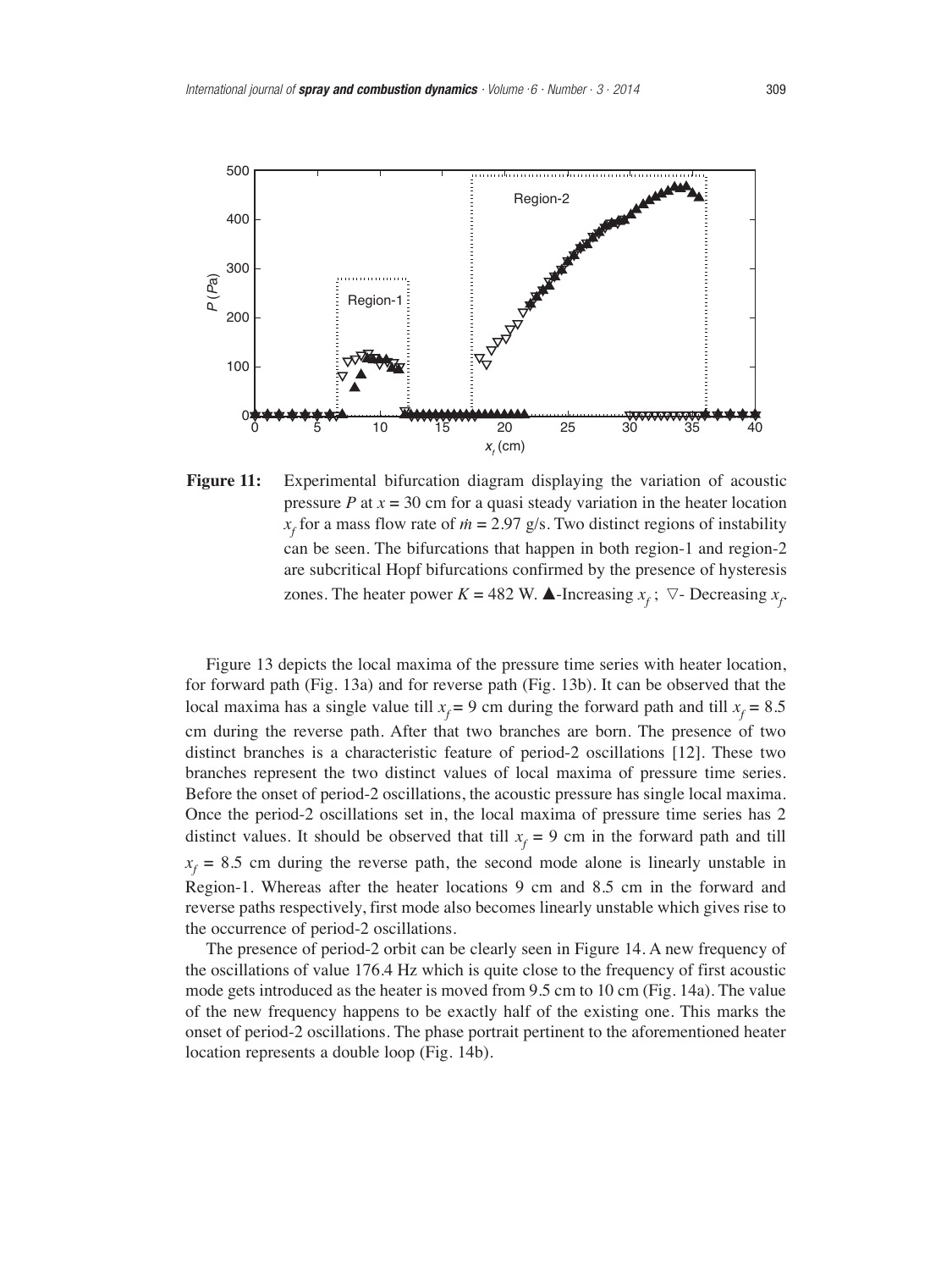

Figure 12: (a) The amplitude spectrum of the pressure time series showing distinct peak indicating limit cycle oscillations. The bin size used is 0.3 Hz (b) Phase portrait reconstructed from pressure time series depicting an isolated closed orbit in the phase space. Heater is located at  $x_f = 8$  cm. Heater power  $K = 482$  W. Mass flow rate  $\dot{m} = 2.97$  g/s.

The presence of a period-2 orbit is in agreement with the observations made by Subramanian *et al.* [9]; they reported the presence of a period-2 orbit for a nondimensional heater location of 0.1. The length of the Rijke tube used in the present study is 1 m, thus the non-dimensional heater location at which period-2 orbit is found happens to be 0.095. This is quite close with the value reported by Subramanian *et al* [9]*.*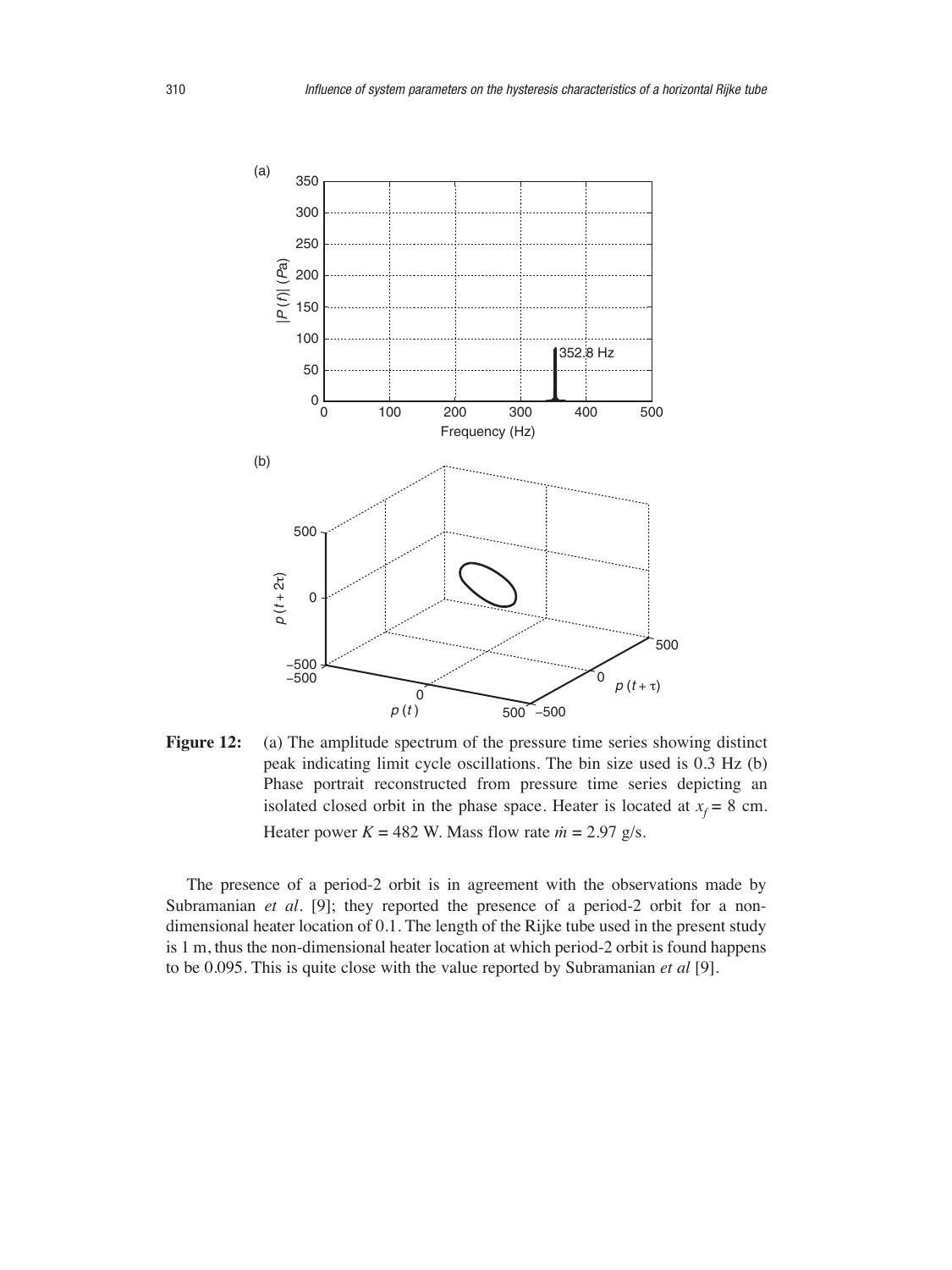

**Figure 13:** Variation of peak pressure *P* at  $x = 30$  cm for a quasi steady variation of the heater location  $x_f$  (a) during the forward path (b) during the return path showing the presence of period-2 oscillations for a mass flow rate  $m = 2.97$  g/s.  $K = 482$  W.  $\triangle$ -Increasing  $x_f$ .  $\nabla$ - Decreasing  $x_f$ .

# **3.3. Variation of hysteresis width with mass flow rate**

In this section, we discuss the variation in the hysteresis width with mass flow rate when any of the control parameter, say heater power or heater location, is changed continuously while the other parameter is maintained constant. The variation of non-dimensional hysteresis width with Strouhal number is shown in Fig. 15. Non-dimensional hysteresis width and Strouhal number are calculated as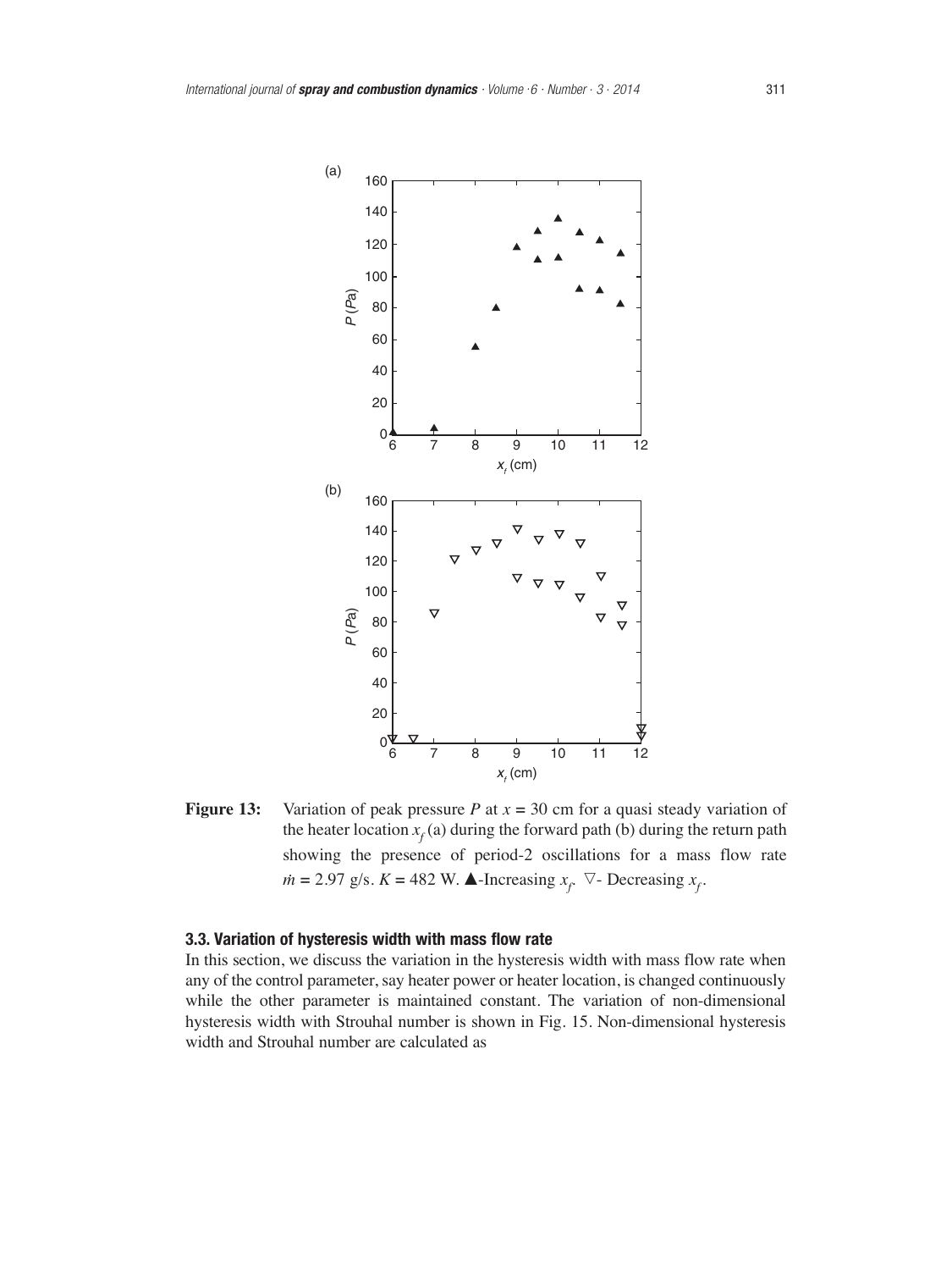

Figure 14: (a) The amplitude spectrum of the pressure time series showing distinct peaks at *f* and *f*/2, where *f* is 352.8 Hz, indicating period-2 oscillations. The bin size used is 0.3 Hz (b) Phase portrait reconstructed from pressure time series depicting a double loop in the phase space. Heater is located at  $x_f = 10$  cm. Heater power  $K = 482$ W. Mass flow rate  $\dot{m} = 2.97$  g/s.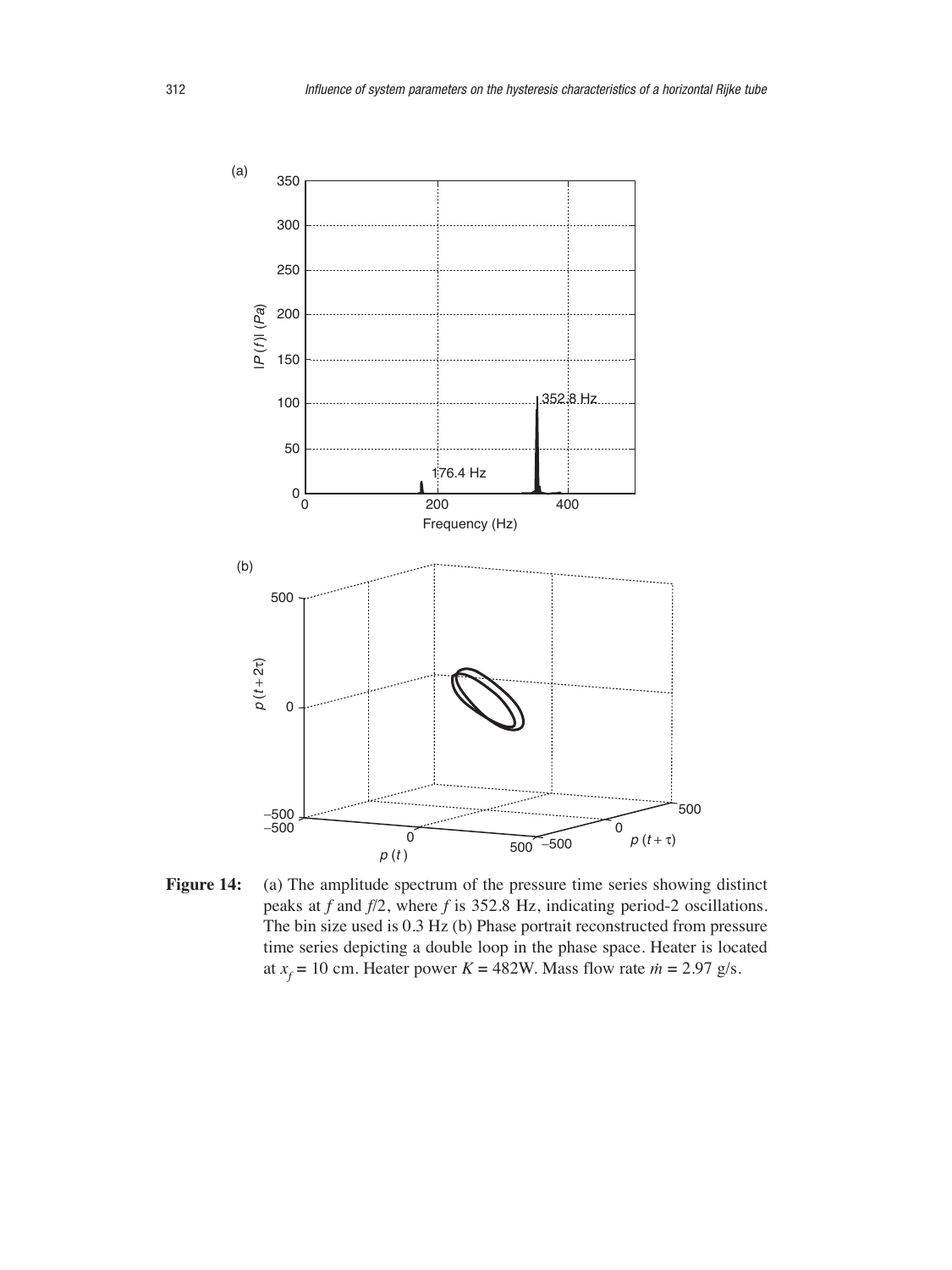

**Figure 15:** Variation of non-dimensional hysteresis width  $\chi$  with Strouhal number *St* shown in (a) Linear scale and in (b) Log-Log scale. It can be seen that the non-dimensional hysteresis widths are same for heater power and heater location for a range of Strouhal numbers and there exists a power law relation. ■-Heater power, ○ -Heater location.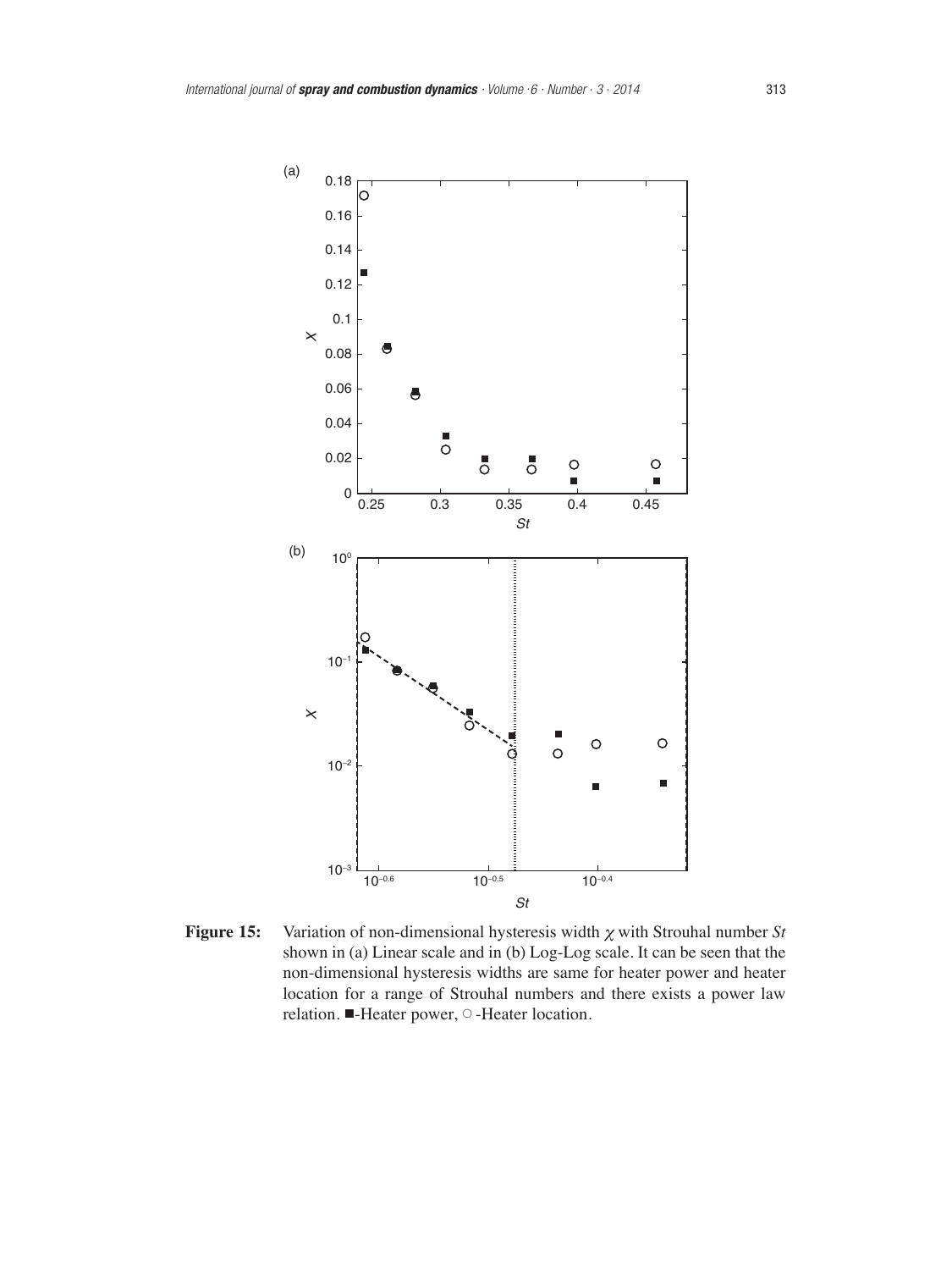Non-dimensional hysteresis width =  $\chi$  = { $\mu_H$ - $\mu_f$  /  $\mu_H$ } (1)

Strouhal number  $= St = {Flow time scale/Acoustic time scale}$  (2)

Flow time scale  $= \{d_w \rho A / m\}$  $}$  (3)

Acoustic time scale =  $\{2L / c_0\}$  (4)

Where,

 $\mu_H$  = Parameter value at the Hopf point

 $\mu_f$  = Parameter value at the fold point

- $c_0$  = Speed of sound at ambient temperature
- $d_w$  = Diameter of the heater wire
- $\rho$  = Mean density

 $A =$ Area of the duct

 $L =$ Length of the duct

It is interesting to note that the variation of the non-dimensional hysteresis width as a function of Strouhal number is nearly identical for both heater power and heater location. The width of the hysteresis zone decreases with increase in Strouhal number for both heater power and for heater location. Nevertheless, even for high values of Strouhal number, there exists a definite hysteresis zone which indicates that the transition to instability is subcritical in nature (Fig.15a) for the range of parameters covered in this study. The uncertainty in non-dimensional hysteresis width for heater power and heater location happens to be 0.003 and 0.004 respectively. The minimum non-dimensional hysteresis width reported is 0.006 in the case of heater power and 0.016 in the case of heater location; these minimum values are well above the uncertainties involved in the measurements. Figure 15b shows the variation of nondimensional hysteresis width with Strouhal number in a log-log scale. It can be seen that there is a linear relation between non-dimensional hysteresis width and Strouhal number up to a Strouhal number value of 0.33. This is suggestive of a power law dependence of hysteresis width on Strouhal number in the range of Strouhal numbers from 0.24 to 0.33. A vertical dashed line marks the end of the Strouhal number regime where power law dependence of hysteresis width is present.

# **4. CONCLUSIONS**

The heater power and the heater location were varied systematically, one at a time, in the present study. It is found that the width of the hysteresis zone decreases as the mass flow rate is decreased. The presence of the hysteresis zone along with a finite jump in the acoustic pressure near the transition point indicates that, irrespective of the value of mass flow rate, the transition is subcritical in all the experiments we performed. For low mass flow rates, although the hysteresis zone was observed only when the control parameter was varied in a fine manner a finite jump in acoustic pressure near the transition point is always present. Therefore, it is extremely important to ensure that the variation in the parameter is fine enough before a bifurcation can be attributed as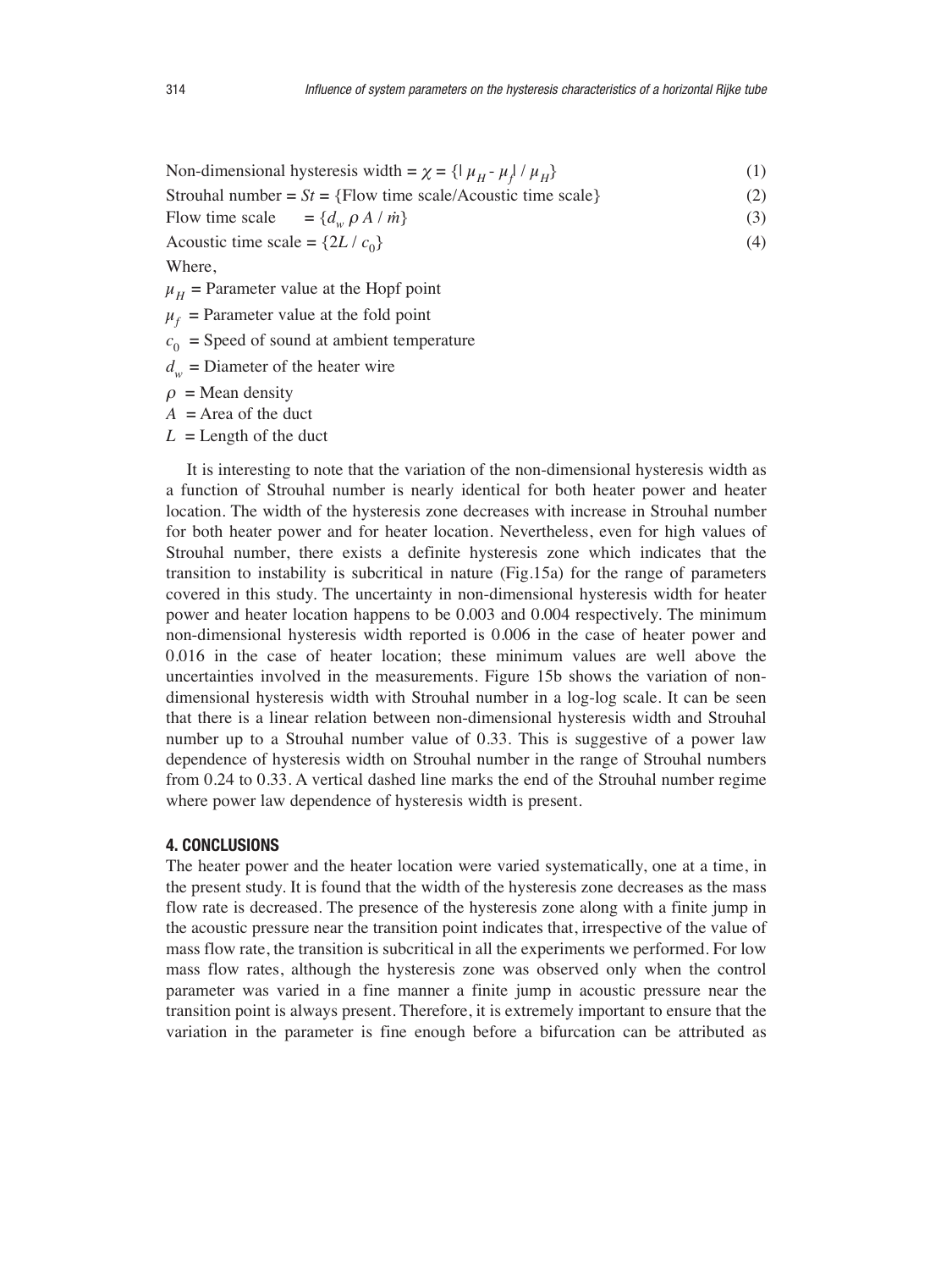supercritical. Moreover a power law relation is established between non-dimensional hysteresis width and Strouhal number.

It is also found that the non-dimensional hysteresis widths in the case of heater power and heater location are the same for a range of Strouhal numbers. This equivalence suggests a universal bifurcation behaviour which needs to be investigated in detail. When heater location was chosen as the control parameter, period-2 oscillations were observed for some specific values of heater power and mass flow rate. The presence of period-2 oscillations is suggestive of a period doubling route to chaos, however detailed experimental studies need to be performed in order to ensure the same. In summary, this work emphasises the need to thoroughly investigate the presence of hysteresis region before pronouncing a bifurcation as supercritical.

### **ACKNOWLEDGEMENTS**

The authors would like to acknowledge ONR Global for the financial support (Contract Monitors: Dr. Gabriel Roy & Dr. Ramesh Kolar). The authors gratefully acknowledge Mr. Vineeth Nair (IIT Madras) for the valuable discussions that he had with us on the reason for the existence of hysteresis zone and for providing the MATLAB code for phase space reconstruction. Authors would like to thank Dr. Priya Subramanian (Max Planck Institute, Göttingen) for valuable suggestions, critical comments and Dr. Sathesh Mariappan (IIT Kanpur) for the help provided in setting up the experimental setup. Authors would also like to express their gratitude to Mr. Dhileesh (IIT Madras) for the help provided in preparing the schematic of the experimental setup.

## **REFERENCES**

- [1] K. R. McManus, T. Poinsot, and S. M. Candel. A review of active control of combustion instabilities. *Progress in Energy and Combustion Science*, 1993, 19, 1–29.
- [2] J. W. S. Rayleigh. The explanation of certain acoustical phenomena. *Nature*, 1878, 18, 319–321.
- [3] J. Kopitz and W. Polifke. CFD-based application of the Nyquist criterion to thermo-acoustic instabilities. *Journal of Computational Physics*, 2008, 227, 6754–6778.
- [4] M. A. Heckl. Nonlinear acoustic effects in the Rijke tube. *Acustica*, 1990, 72, 63–71.
- [5] K. Balasubramanian and R. I. Sujith. Thermoacoustic instability in a Rijke tube: Non-normality and nonlinearity. *Physics of Fluids*, 2008, 20, 044103.
- [6] K. I. Matveev. Thermo-acoustic instabilities in the Rijke tube: Experiments and modeling. Ph. D. thesis, 2003 California Institute of Technology, Pasadena.
- [7] S. Mariappan. Theoretical and experimental investigation of the non-normal nature of thermoacoustic interactions. Ph. D. thesis, 2011, Indian Institute of Technology Madras.